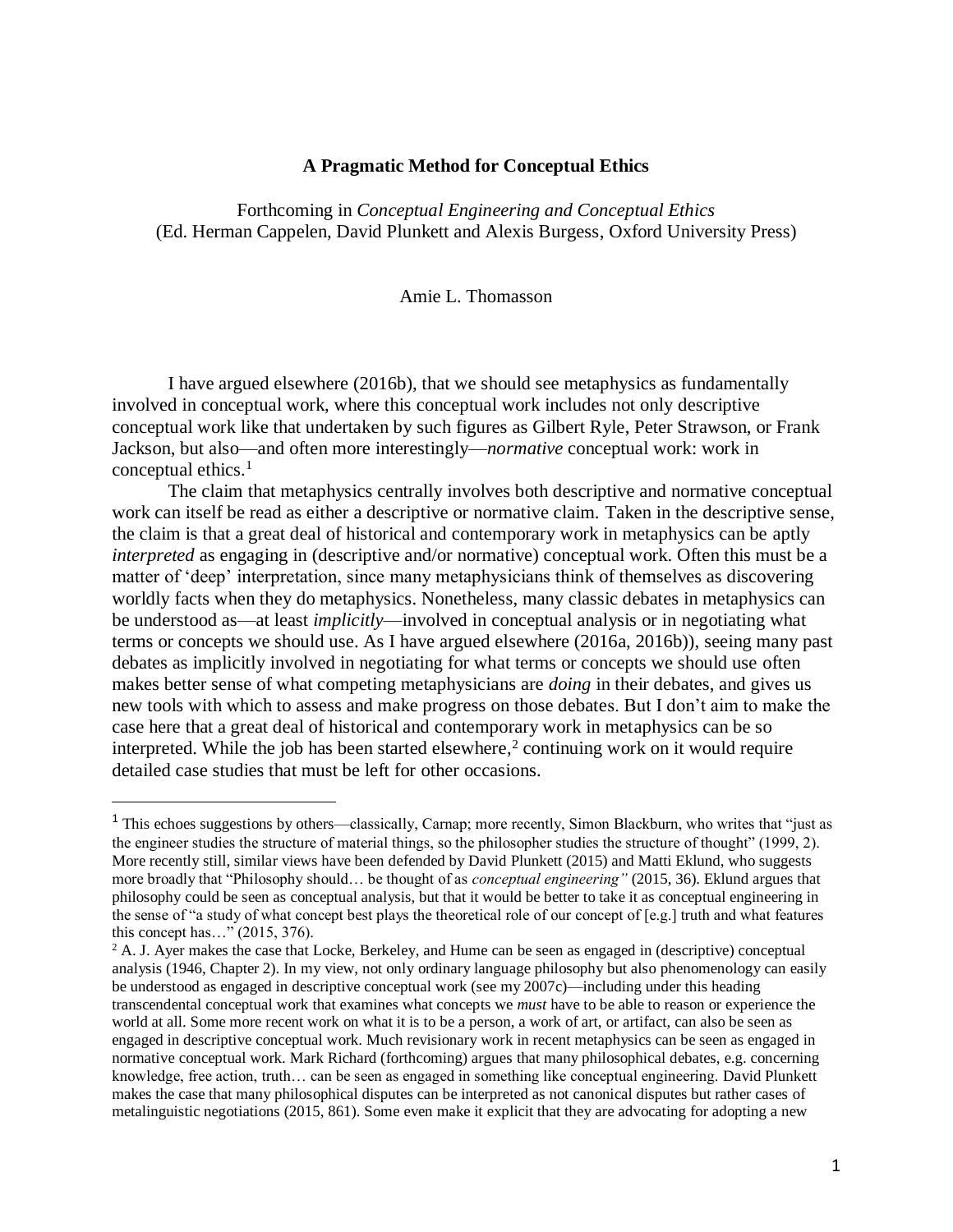Taken in the normative sense, the claim is that we *should* come to understand the legitimate work of metaphysics as (descriptive and/or normative) conceptual work. If the case *can* be made that much historical work in metaphysics involves conceptual work, so much the better for the proposal that *we should* come to understand the proper work of metaphysics in that way. For that would lend plausibility to the idea that, even if this doesn't match the explicit selfconception of many contemporary metaphysicians, it maintains enough continuity with what both historical and contemporary metaphysicians have been *doing* to deserve the title. As I have argued elsewhere (2016b) understanding the *legitimate* work of metaphysics in this way brings other advantages, too, such as avoiding epistemic mysteries and apparent rivalries with science.

But whether we take the claim that metaphysics centrally involves normative conceptual work as an *interpretation* of what is implicitly at stake, or as a *proposal* for how to understand what metaphysics legitimately *can* do (or both) an important question immediately arises. If metaphysics centrally involves normative conceptual work, how ought we to be doing it? What methods and standards should we employ?

While the idea that work in metaphysics may involve normative conceptual work has begun to gain some traction, far less has been said about *how* that work is to be done. Herman Cappelen aptly notes that we should be interested not just in how conceptual revision has been done, but "We should also be interested in how [conceptual revision] *should* be done—what *should* be considered successful" (2018, 119). Answering the methodological question of how it should be done is important. As Alexis Burgess and David Plunkett put it:

…if certain views about metalinguistic disputes are on the right track, we actually already engage in normative argument about representational choices much more often than one might realize. We would therefore do better to pursue these issues wittingly, overtly, and with greater care. (2013, 1091-2)

### And again:

 $\overline{\phantom{a}}$ 

If we already practice conceptual ethics, let's do it well (2013, 1097) But what sort of care should we take—what is it to do conceptual ethics well? Presumably there must be constraints, better and worse ways of engaging in this sort of conceptual choice. We do often find *critiques* of certain concepts plausible and powerful—whether critiques like Foucault's (2006) that show the uses of certain concepts to be driven inappropriately by power relations, or by feminist philosophers of science in showing how certain concept choices in the sciences have been driven by sexist assumptions, or critiques of past or current concepts of race (Appiah 1992). To the extent that concepts are open to critique, we must presuppose that there are at least some standards for evaluating concepts: standards that are not lived up to in these cases.

Comparatively little (that I have been able to find) has been said about how work in conceptual ethics should proceed. Burgess and Plunkett (2013) formulate the question, list a range of goods (clarity, consistency, naturalness, social justice…) and goals (cooking, playing soccer, doing mathematics) that might be relevant in doing conceptual ethics. They also note that goals may play a central role in determining what goods matter, and what norms we should follow in conceptual ethics—"it's natural to think that different *goals* give rise to different norms" (2013, 1105). But—as is appropriate in their agenda-setting paper—they leave most of

conceptual scheme rather than analyzing the old conceptual scheme or discovering some worldly 'essence'. See, for example, Haslanger (2012) on race and gender, Millikan (1984) on function, Bell (1914/1977) and Davies (2004) on art. This also lies just beneath the surface in the debate between Price (2013) and Brandom (2013) about how to use the term "representation(alism)".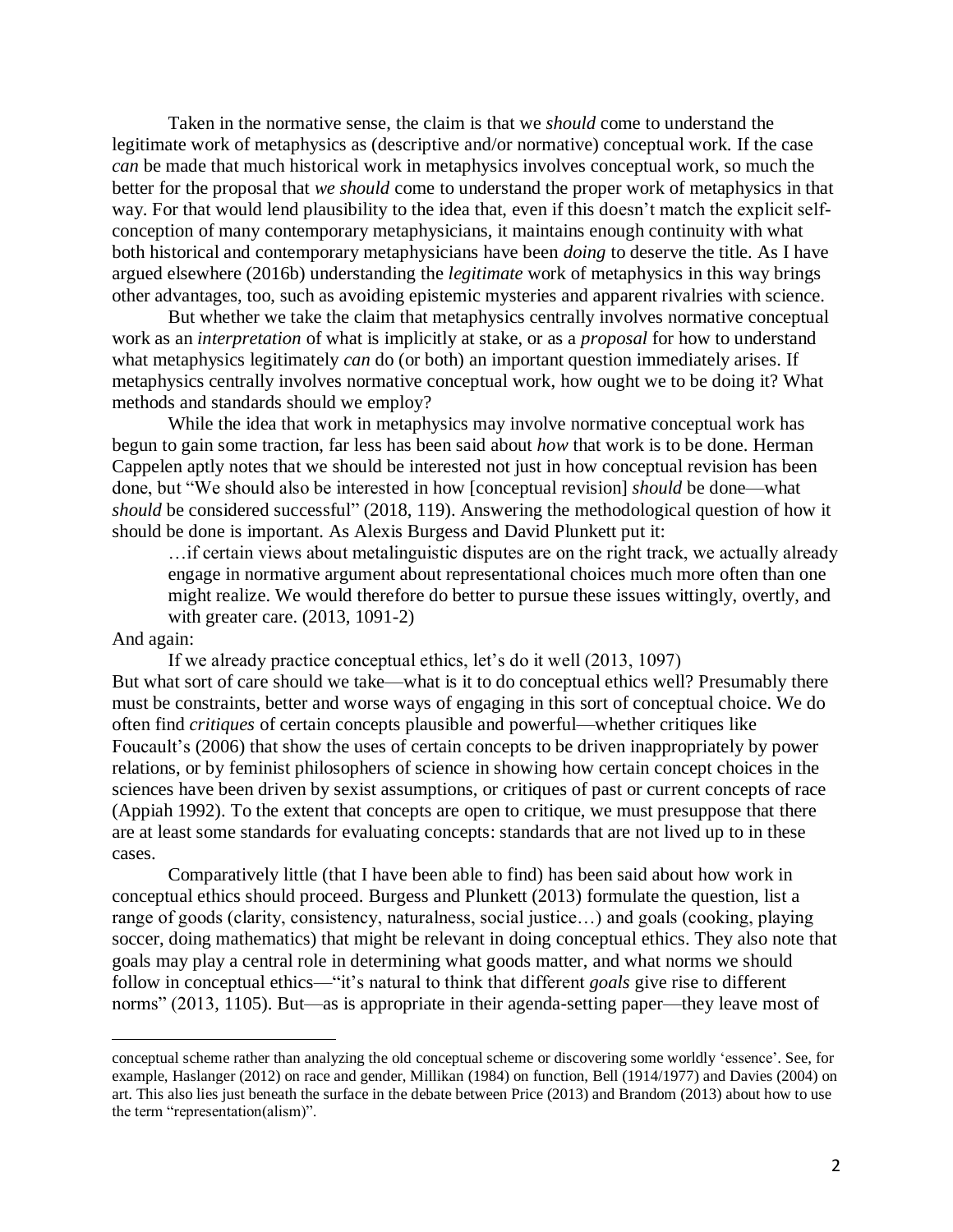these questions open, and don't propose anything like a unified approach to addressing problems in conceptual ethics. Even Peter Ludlow, who argues that normative negotiations of meanings are pervasive in everyday speech, says little about how these *should* be conducted, writing:

Application conditions for terms and phrases like 'murder' 'life' 'family values', and 'good character' must be fleshed out and precisified, and it would seem to be a mistake to just blindly follow our neighbors or the powerful for their precisifications. Here is a place where we want to insist on deliberation and good reasons for a choice. (2006)

What might such good reasons consist in? Here we get little guidance. Matti Eklund, similarly, having argued that philosophy is best seen as conceptual engineering, admits, "Obviously some big questions in the vicinity remain entirely unresolved, such as what the proper methodology for conceptual engineering is" (2015, 382).<sup>3</sup>

# 1. **The metaphysical approach and the pragmatic approach**

In this paper I aim to sketch a method for approaching normative conceptual work, with an ulterior motive in view. My own interest in the idea that metaphysics can be understood as (to be) engaged in conceptual work—including normative conceptual work—comes from seeing this position as a way of adding strength and depth to the deflationary metametaphysical position I have argued for elsewhere (2015). Call a metametaphysical approach 'deflationary' if it relies on nothing more mysterious than (normative and descriptive) conceptual work—perhaps combined with straightforward empirical work—in answering those metaphysical questions that are well formed and fit to answer. Call a metametaphysical approach 'heavyweight' if it presents metaphysics as involved in discovering deep facts about the world that are not knowable by employing straightforward empirical and/or conceptual means—but are rather (in the words of Theodore Sider) 'epistemically metaphysical' (2011, 187). By acknowledging the role of *normative* (as well as descriptive) conceptual work, I have argued (2016b), we can retain the epistemic clarity of a deflationary metametaphysical approach and yet also respect the depth, worldly relevance, and difficulty of many metaphysical disputes.

But accepting that a great deal of the interesting work in metaphysics has involved and should involve normative conceptual work does not *commit one* to a kind of metaontological deflationism, as Plunkett makes clear. Having argued for the related point that many philosophical disputes (including disputes about ground, supervenience, and essence) turn out to be cases of metalinguistic negotiation (2015, 859-60), he goes on to emphasize that:

Everything I have said is consistent with thinking that there are important issues [in metaphysics, concerning ground, supervenience, real definition, essence, etc.] here to investigate. To see this, consider the following. Suppose one argued… that an important part of communication among biologists involves metalinguistic negotiation. (The different meanings of 'species' is a good place to start with such a proposal, as is the different meanings of 'intelligence'). Would that mean that there aren't facts about animals and their behavior to investigate, and that all biological argument is just about normative issues about word and concept choices? Clearly not. (2015, 860).

<sup>&</sup>lt;sup>3</sup> Some readers may have noticed that some of the relevant works mentioned above speaks of concepts, while others speak of concepts. There is as of yet no consensus on whether one should speak (primarily) of engineering concepts or language. I am inclined to think that it is language that is primary—for (parts of) language we can clearly see as historical and changeable and as having functions. Nonetheless, speaking of concepts is a useful way of abstracting from phonetic and orthographic features of words that are typically irrelevant to the engineering at issue in philosophical work. But I will not address these issues here, and will continue to speak of both below.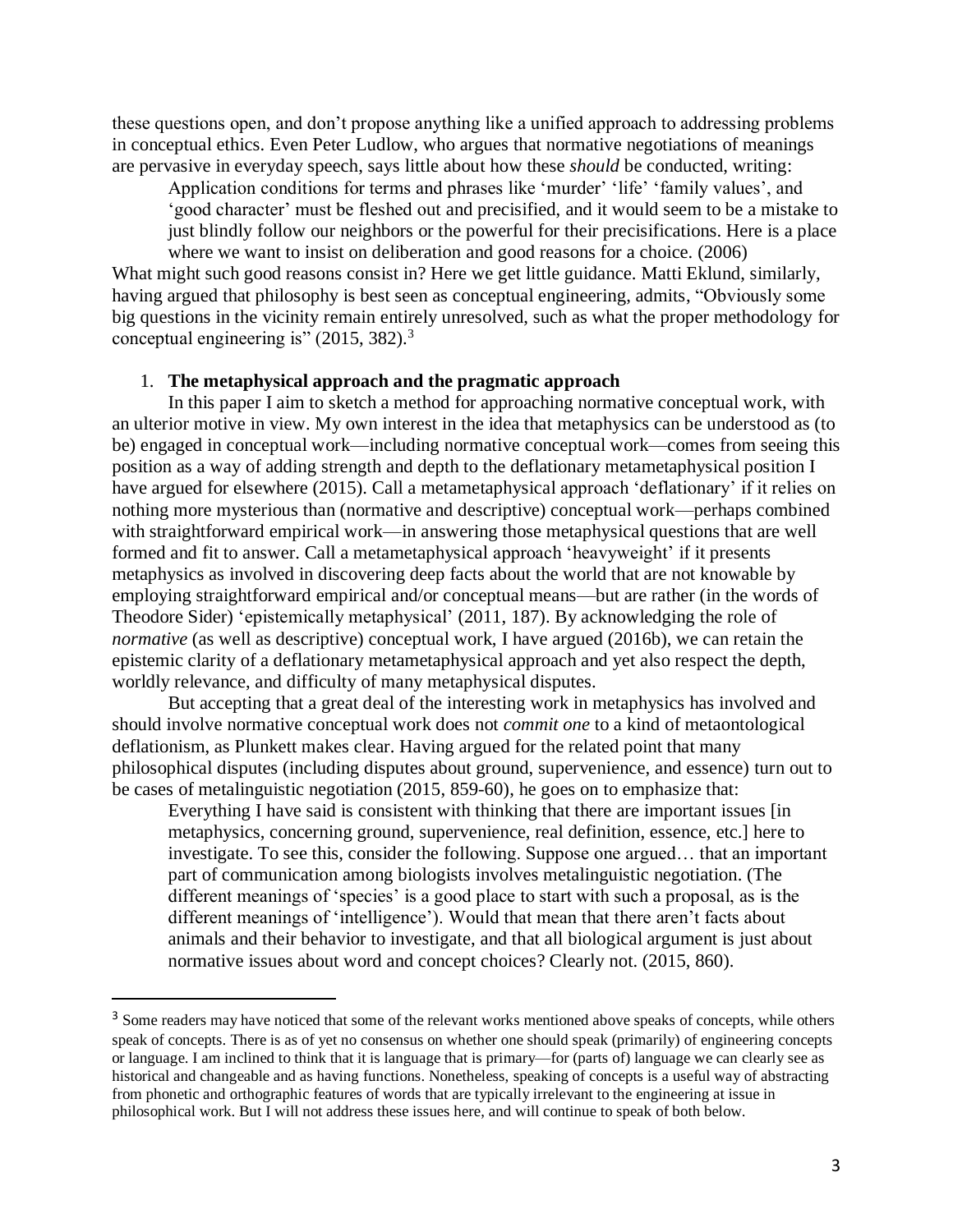For, as he (aptly) emphasizes, our views in conceptual ethics are generally tied up with commitments on a range of first-order normative and descriptive claims about the world.

Once we embrace the idea that much metaphysical work involves normative conceptual work, the question of whether we should adopt a deflationary or heavyweight metametaphysical approach comes down in large part to the question of what methods we can and should use for undertaking normative conceptual work.

One might take either of two broadly different orientations to answering this methodological question—one of which is tied to a heavyweight approach, and the other of which is consistent with a deflationary approach. Either approach could no doubt be fleshed out in many ways, and there may still be other approaches to consider.<sup>4</sup> Call the first of these approaches the 'metaphysical' approach. Someone who takes the metaphysical approach to conceptual ethics, in broad strokes, is someone who accepts that many debates in metaphysics may be seen as negotiating which terms, concepts, or conceptual scheme we ought to use, but who thinks that it *is the metaphysical facts of the world* that provide the relevant standard, for example, suggesting that we should aim to choose concepts that correspond to things that exist, carve the world at its joints, or correctly reflect the essences of the things described.<sup>5</sup> Such views remain meta-metaphysically heavyweight insofar as, even while acknowledging that some of the central work of metaphysics involves normative conceptual work, they hold that this ought to be driven by the metaphysical facts about the world—where these are not discoverable by straightforward empirical work or conceptual analysis. I have argued against such metaphysical approaches to conceptual choice elsewhere (2017), on grounds that they leave us with epistemological mysteries that are hard to resolve.

In any case, it is clear that the metaontological deflationist cannot say that our normative conceptual choices ought to be determined by the metaphysical facts of the world. Nor is the metaphysical approach open (on any topic) to those who are deflationary *about that topic*. For example, Sally Haslanger notes that on her approach "the world by itself can't tell us what gender is, or what race is" (2012, 224). Similarly, metaethical deflationists cannot treat our conceptual choices in ethics as requiring guidance from heavyweight ethical facts. <sup>6</sup> Thus—given the difficulties faced by the metaphysical approach, as well as the need many will have for a nonmetaphysical approach—there is good reason to investigate the prospects for a non-metaphysical approach to conceptual choice.

Those with heavyweight metametaphysical inclinations are prone to see a threat here: if the metaphysical facts of the world cannot determine which of our concepts or terms we ought to use, one might worry that we will be unable to account for intuitions that the world has *structure*, and that accordingly some conceptual choices (e.g. lithium rather than *lithium on earth,* fish and

<sup>4</sup> One might also take a transcendental or Kantian approach, for example, to the question of what *basic* concepts we must have—say, in order to have cognition of objects at all. (Thanks to Lanier Anderson for bringing this option to my consideration, and to Jessica Leach for further discussion.) One might be able to consider a transcendental approach as part of the pragmatic approach—but a part on which the choice of certain concepts is determined by certain requirements that are non-optional (and so not 'merely pragmatic', in the everyday sense). This possibility suggests that, in taking a pragmatic rather than metaphysical approach, one need not be committed to the view that all conceptual choices are *merely conventional*, or built on contingent practical needs.

<sup>&</sup>lt;sup>5</sup> Peter van Inwagen (2016, 17) suggests something like the view that the metaphysician's conceptual choices ought to be driven by facts about what exists, while Theodore Sider (2011) develops and defends the view that (at least when doing fundamental metaphysics) our conceptual choices should be held to the standard of carving the world at its joints or mapping 'structure'.

<sup>6</sup> Thanks to David Plunkett for emphasizing this point.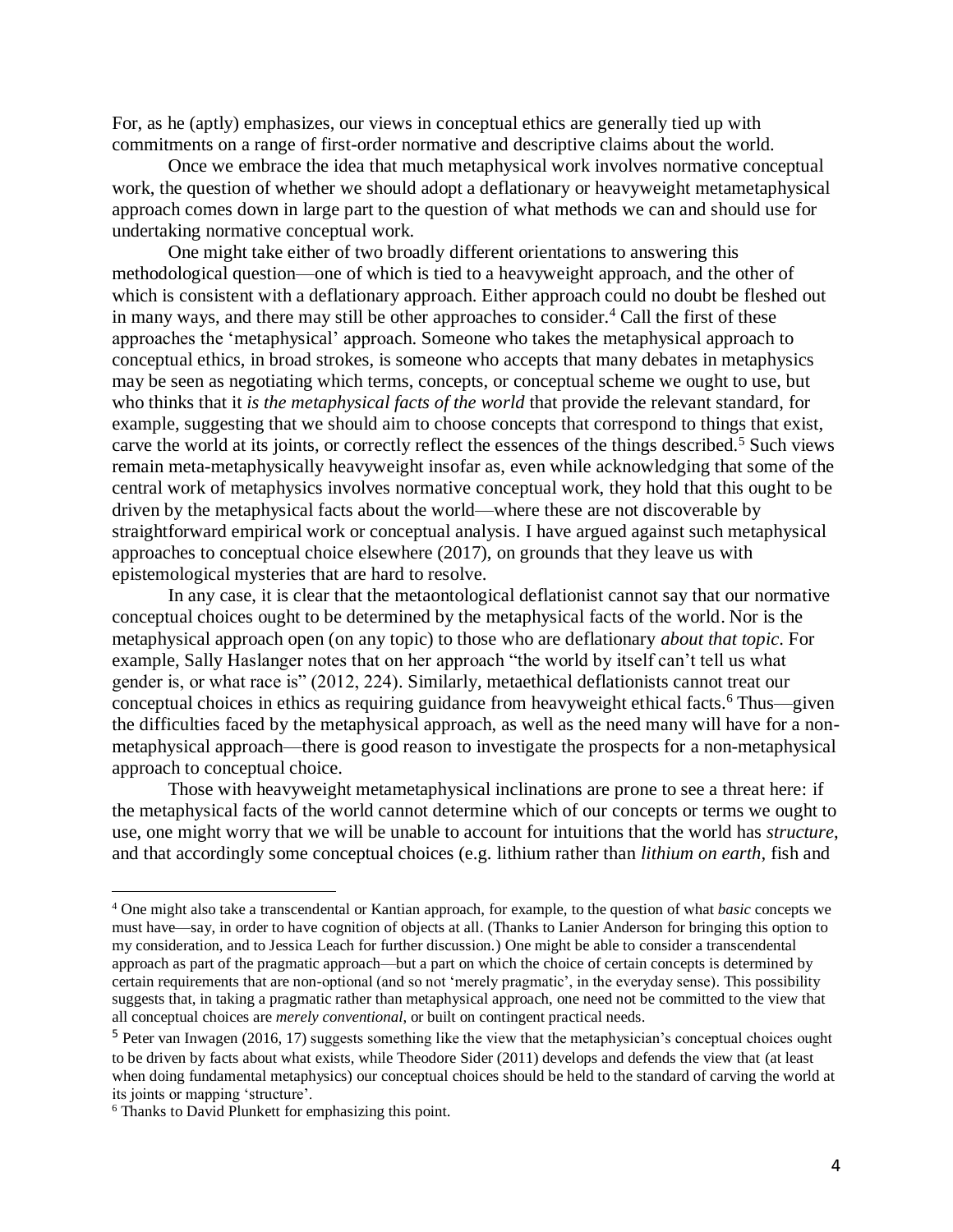mammal rather than sea creature and land creature, green rather than grue) are *objectively better* than others (Sider 2011, 18-19). But, as Theodore Sider puts it, "It is really, really hard to believe that the fact that electrons go together, in a way that electrons-or-cows do not, is merely a reflection of something about us" (2011, 18). Not only might we be left unable to account for intuitions that the world has structure, a broader worry arises. That worry is that if we do not take a metaphysical approach to conceptual choice, our conceptual choices will be merely arbitrary, not constrained by the world. As David Plunkett describes the worry (without endorsing it), this view might be thought to suggest "…that normative issues about what concepts we should use can be settled by voluntary choices that we ourselves make" (2015, 860-61). Finally, the deflationist might seem unable to make sense of the plausible idea discussed above, that there are standards governing conceptual choice, which justify us in critiquing certain concepts.

In short, then, abandoning a metaphysical approach to conceptual choice leads to three interrelated worries: 1. That we will be unable to account for intuitions of structure 2. That we will have to treat conceptual choices as merely arbitrary, not worldly, and 3. That we will be unable to critique conceptual choices. If the deflationist is really saddled with these problems, it threatens to leave the deflationist's view of metaphysics (as engaged centrally in normative conceptual work) inherently uninteresting, or even suspect—with each practitioner simply attempting to wield her power in imposing her own perhaps idiosyncratic conceptual choices, incapable of worldly validation.

But these fears are misplaced. There is a far better option available for the deflationist to take: namely, adopting a pragmatic (rather than metaphysical) methodology for normative conceptual work.

We can think of normative conceptual work as involving two projects. One is conceptual *engineering*: that is, holding in place some function or functions the concept is to serve, we may aim to redesign old concepts to serve that function better, or to engineer new concepts that can serve a function that was done imperfectly or not at all by our prior conceptual scheme. But we can also engage in work in conceptual *ethics* proper. Burgess and Plunkett take conceptual ethics broadly, as involving 'normative and evaluative issues about representation' (2013a, 1091), including deeper normative questions regarding what functions our concepts *should* serve, which functions we should pursue and abandon, and more generally "which concepts [we should] use to think and talk about the world" (Burgess and Plunkett 2013a, 1091). This work in conceptual ethics can also be undertaken at two levels. First, keeping fixed some goals we wish to fulfill or see as desirable, we can ask what functions our concepts should serve, to help fulfill these goals. This will issue in hypothetical imperatives: if you have these goals or purposes, then you should employ this range of concepts (using them in this way). Second, there are deeper questions one can raise about which goals we should adopt, and so about which concepts should we employ, all things considered (not just given some presupposed range of common goals and interests)*.* I will leave these questions to the side here. For one thing, addressing such questions would bring us into deep metanormative issues that are beyond the scope of this paper. For another thing, we (fortunately) do not need not appeal to such deep normative claims to do the work needed here. For I will argue that, *presupposing various widely shared goals that are generally presupposed in debates about what concepts to use*, we can fully account for ordinary intuitions of structure, as well as for the non-arbitrariness, worldliness, and openness to critique of our conceptual choices. In that way, (even without commitment to any deep normative claims) we can account perfectly well for the metaphysician's driving intuitions that that some conceptual choices are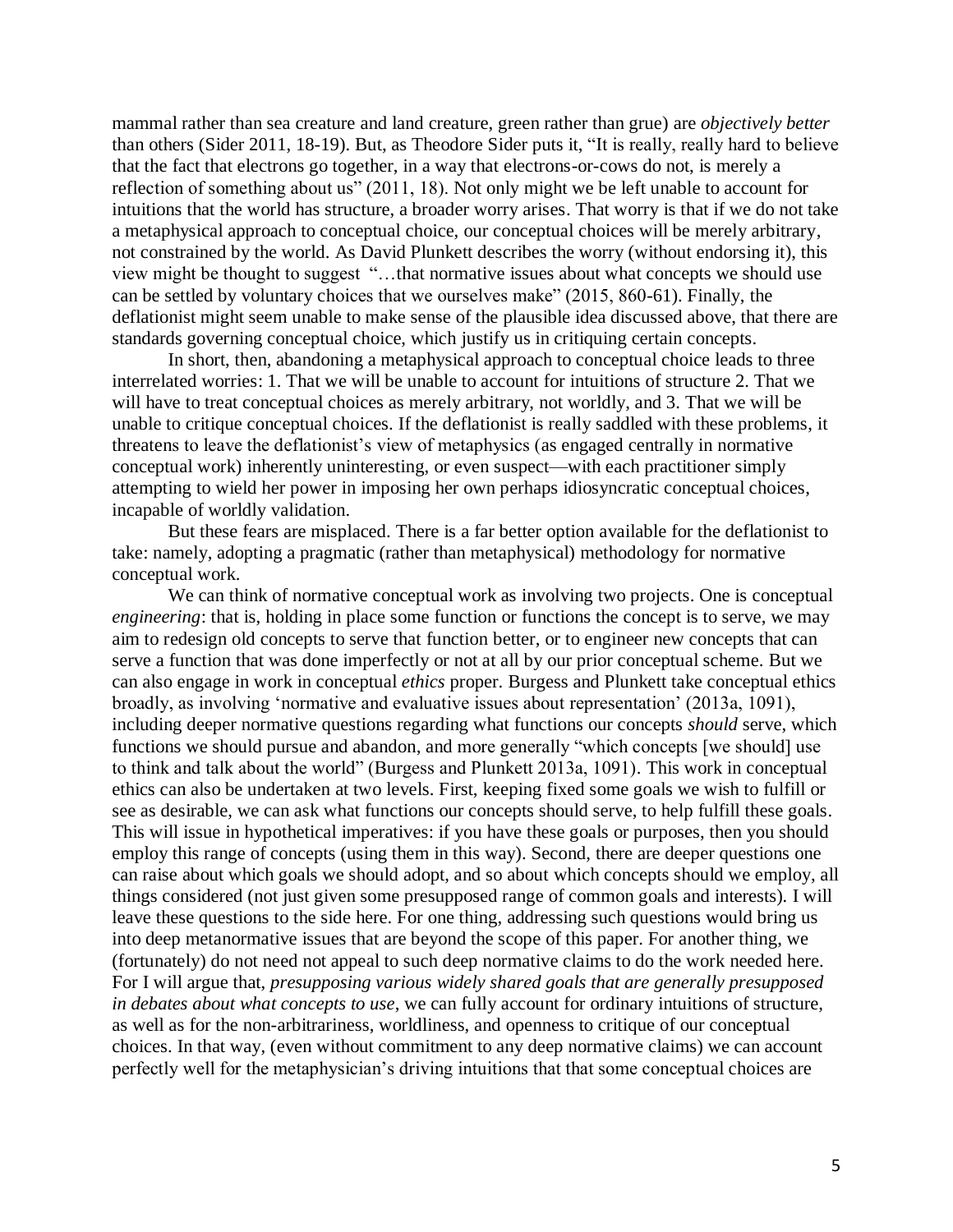better than others, and give a picture on which (given those shared interests) conceptual choice is not at all arbitrary, and is open to critique.

The key to developing a plausible pragmatic approach to conceptual ethics, as I will argue below, is to take the functions of our (ranges of) concepts as playing a central role. As I shall argue below, when we aim to engage in normative conceptual work, we must pay close attention to the purpose or function that is (to be) served by the relevant term, concept, or conceptual scheme.<sup>7</sup> To engineer a concept well, we must attend to its function. To do first-level conceptual ethics well, and determine what concepts we should adopt, to meet goals that we have, we must attend to function.

By appealing to the idea of function, I will argue, the pragmatic approach can respect our ordinary intuitions about structure, give constraints for conceptual choice that ensure that conceptual choice should not be seen as merely arbitrary or subjective, and must be responsive to worldly constraints (though it is responsiveness to empirical facts, not special metaphysical facts, that is needed), and leave room for critique. As a result, I will argue, those inclined to think that the work of metaphysics centrally involves normative conceptual work may combine that with a plausible methodology consistent with a deflationary metametaphysics. The prospects for a pragmatic approach to conceptual choice are far better than its critics have suspected.

# 2. **A defense of function**

 $\overline{\phantom{a}}$ 

But although it seems natural to think that our concepts (or perhaps better: ranges of concepts) serve certain functions, and that these are relevant to the projects of conceptual engineering and conceptual ethics<sup>8</sup>, Herman Cappelen rejects this function-driven view, denying that concepts or words have functions: "I don't think concepts have purposes and certainly not words (or extensions or intensions)" (2018, 180). Cappelen argues that the appeal to the function or purpose of a concept doesn't 'do any work'—in particular, that it fails to provide an adequate answer to Strawson's challenge against conceptual engineering. Thus, before going on to develop the function-driven pragmatic approach below, we should confront these doubts.

Carnap aimed to replace certain everyday concepts with 'exact and fruitful' concepts for use in the formal or empirical sciences. Strawson's challenge against Carnap is that any attempt to solve traditional philosophical problems involving concepts used in non-scientific discourse by engaging in conceptually engineering exact scientific concepts would not be "to solve the typical philosophical problem, but to change the subject" (1963, 506). For "the clarification of philosophically puzzling concepts is not achieved by the introduction of related scientific concepts" (1963, 506). For, Strawson insists, shifting to the new scientific concepts may simply fail to address the old philosophical perplexities (1963, 504-505).

Cappelen interprets Strawson as presenting a general challenge to the tenability of conceptual engineering, generalizing it as follows:

Generalized challenge: Change of extension and intension… is a change of topic, so revisionary projects [in conceptual engineering] are bound to fail. Even if the revisions

 $<sup>7</sup>$  In asking these functional questions, we need not take a stand on whether the concepts and terms we are</sup> investigating are natural products of evolution, explicit artifactual creations, or something in between (as with the nests of birds or cities of ants). In any of these cases, we can profitably ask questions about the function of the heart, the toaster, or the nest.

<sup>8</sup> This idea has also been suggested by others working on conceptual engineering, including Haslanger (2012) and Brigandt (2010).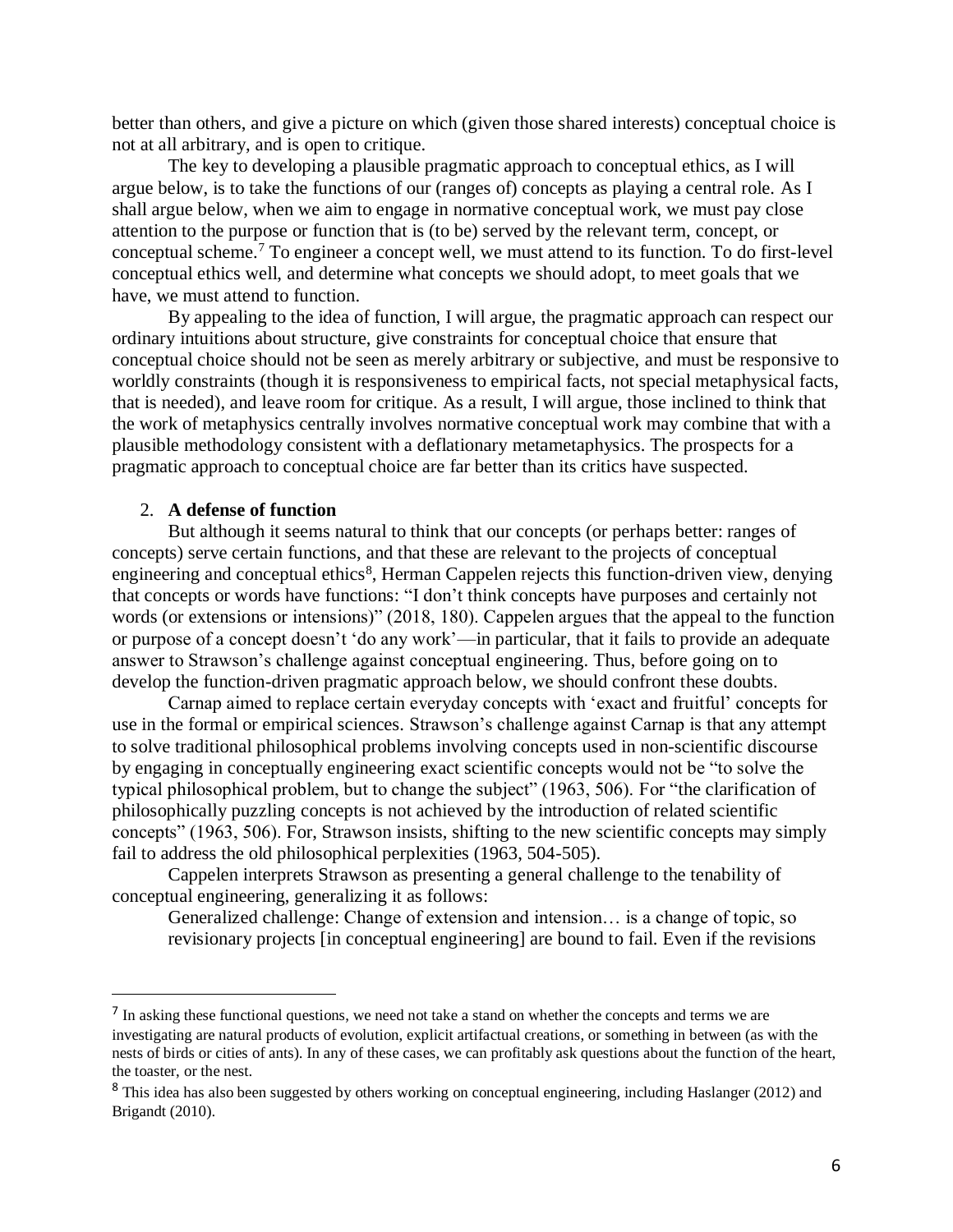succeed, they do not provide us with a better way to talk about what we were talking about; they simply change the topic. (2018, 100).

For if we change the conditions that need to be satisfied in order for something to fall into the extension of our concept as we engineer it, the objection goes, we can't claim to have *improved*  the concept—we will have changed the concept and thereby changed the topic in such a way that we can't even be answering the questions posed using the original concept. Mark Richard (forthcoming) argues similarly that one can't improve on a concept by changing its intension and extension, since concepts possess these essentially, ensuring that any such changes leave us with new concepts rather than improvements of the old concepts. The challenge, then, is to find a way to understand sameness of topic in such a way that one can allow that conceptual engineering enables us to improve our concepts without changing the subject.<sup>9</sup>

Cappelen takes the question "does conceptual engineering always involve topic revising… or can conceptual engineering in some cases preserve topic" as "a central question for anyone interested in conceptual engineering and its foundations" (2018, 97). One of his recurrent objections against the view that words or concepts have function is that, he claims, appeal to a function won't help answer this question.

The first thing to say in response to the generalized challenge is that we shouldn't take the challenge (as generalized by Cappelen) with high seriousness and feel pressed to search for a univocal answer—to whether we 'really' have the same concept or topic as before. The generalized challenge presses us to say when terms are the same, when concepts are the same, when a topic of conversation is the same. But it is entirely coherent with the conceptual engineer's point of view to think that the key terms here: "term", "concept", and "topic", and the like, are themselves underspecified in ordinary language and up for metalinguistic negotiation and re-engineering. In general, as I have argued elsewhere (2016a) (following Plunkett and Sundell, 2013), debates about what is/is not essential to Ts are often debates (disguised in the object language) about how we ought to use the relevant terms ('T'). The deepest, though not most direct, response to the generalized challenge is to urge that we not presume that there is an objectively correct 'discovery' of what does/does not count as sameness of topic, concept, or term. What we count as sameness of concept or term may aptly be engineered or negotiated differently depending on the purposes we have. Sometimes (say in doing etymology) we may wish to track historical continuity; sometimes we might need track sameness of extension, inferential role, or even phonetics or lexical effects… In other cases, including many of those centrally at issue for conceptual engineering, we may want to track sameness of function. In short, the best response seems to me to be a bootstrapping response, that begins by asking what function we want the relevant terms (including 'same word', 'same concept' or 'same topic') to serve and presses for a view that will do that job well.

The purpose that is at issue in Strawson's challenge is to give us a way of understanding *concept* that can preserve the sense in which people are 'talking about the same subject' over time—not just 'changing the subject'. To do this, it seems we might do better to look to function and historical continuity in individuating concepts than to rely on precise intensions and extensions. For appealing to function provides a promising way of giving a sense in which we remain on topic across changes in intension and extension—a sense in which we aim to solve the same problem, or to pursue the same goals.<sup>10</sup> Consider, for example, recent revision of our

<sup>9</sup> Cappelen himself does this by an appeal to same-saying (2018).

<sup>&</sup>lt;sup>10</sup> Plunkett and Sundell (2013), and Warren (2015), provide a good account of this for the moral case.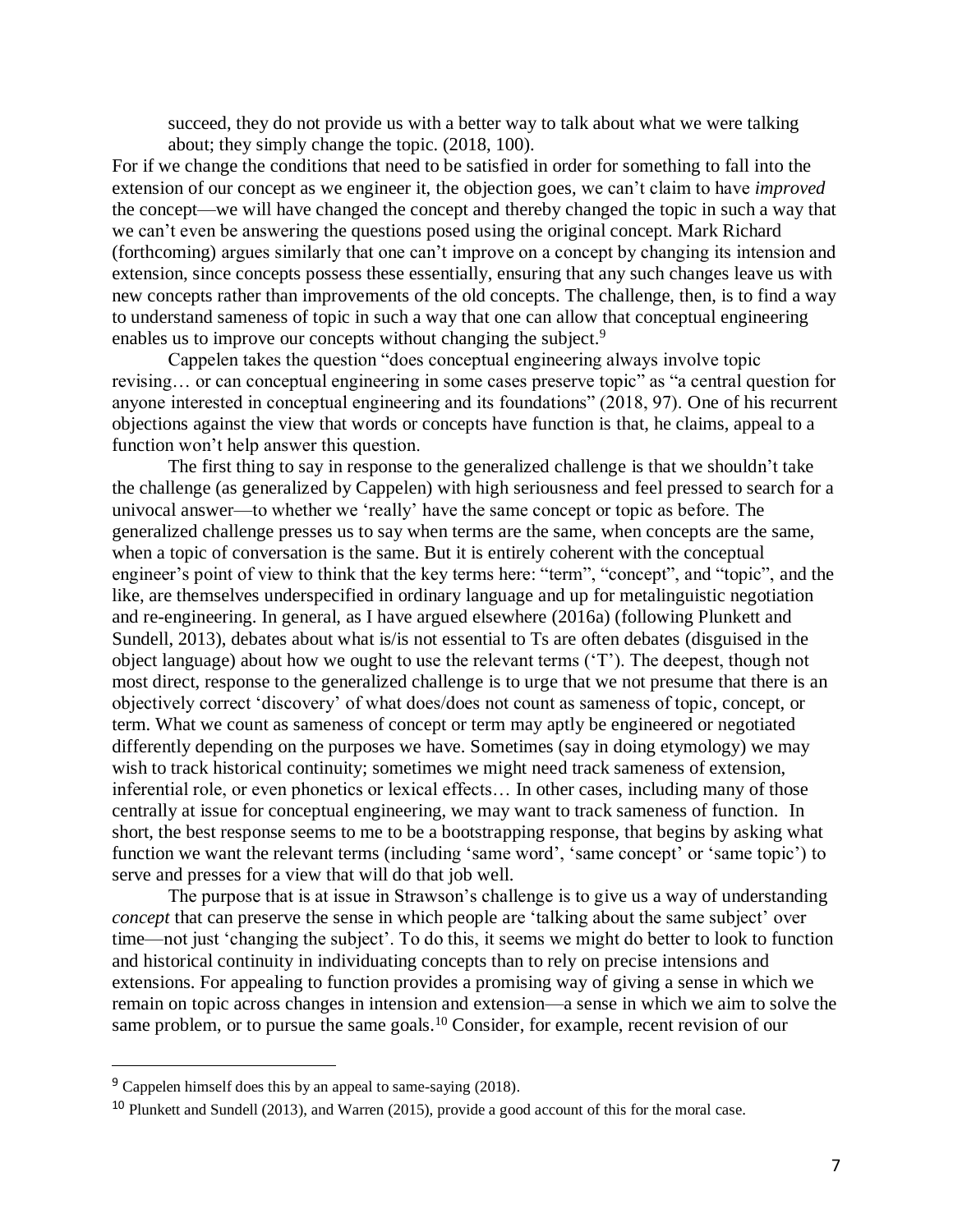concept of marriage to include same-sex couples: how can we consider it an improvement to our old concept of marriage rather than a simple change of subject? One way to do so is by appealing to the continuous function (or functions) the concept of marriage was to serve. Why it is useful to have a concept like *marriage*: what role(s) might it play (perhaps along with other social concepts) in our overall conceptual system, and what would we be missing if we lacked such a concept? If we suppose that one legitimate and desired function of a concept of marriage is to mark a range of close relationships that we would help protect by affording a special legal and social status (tied up with some 3000 relevant legal obligations and entitlements in the U.S.), then one can see that function as served—and served even better—by extending the criteria to include same-sex relationships that otherwise are similar in character to those previously included in the extension. In that way, we can see the change as a conceptual improvement, rather than a mere change of topic. So thinking of concepts or words in functional terms provides ways of legitimating the feeling that we haven't simply 'changed the subject' when we engage in conceptual engineering.

Nonetheless, Cappelen opposes appealing to function to do this work. He initially considers and rejects two versions of a functional view:<sup>11</sup> Haslanger's appeal to the 'central functions of a concept' (2000, 35), and Brigandt's appeal to a concept's epistemic goals (the kinds of inferences and explanations) a concept was intentionally introduced to serve  $(2010).<sup>12</sup>$ Haslanger argues that shifts in the meaning of a term are semantically justified "if central functions of the term remain the same, e.g., if it helps to organize or explain a core set of phenomena that the ordinary terms are used to identify or describe" (2000, p. 35). Against this, Cappelen argues that the only non-controversial approach to identifying the relevant 'core set of phenomena' is disquotationally: e.g. that the concept of salmon is to identify or describe salmon (2018, p.183). But this clearly won't help with answering the generalized challenge, of saying how we could still be talking about the same things, after we have revised a concept and changed its extension. Otherwise, Cappelen suggests, we simply need more guidance about how to identify the relevant phenomena a concept was to identify or describe—and Cappelen adds a suspicion that "there simply *isn't* a good way to identify 'the phenomenon' except disquotationally and the disquotational identification is unresponsive to the challenge of articulating the limits of revision" (2018, 184).<sup>13</sup> The other approach to identifying conceptual function that Cappelen considers is from Brigandt, who appeals to the idea that conceptual change in science can be understood as rational by appealing to its epistemic goals: the kinds of inferences and explanations the concept is intended to support. This of course, as Cappelen notes (2018, 185), is too narrow to apply generally as a view of the function of a concept. One might attempt to develop this view more broadly by identifying the function of a concept with whatever function it is intended to serve. But this will clearly be problematic as well, since few concepts

<sup>&</sup>lt;sup>11</sup> Cappelen also considers contextualist approaches that hold that the function of a concept varies from concept to concept, but since this is clearly a non-starter for solving Strawson's challenge of accounting for sameness of topic, I will leave it to the side here.

<sup>&</sup>lt;sup>12</sup> Cappelen attributes this view to Brigandt, though noting that Brigandt makes only the limited claim that some scientific concepts have such epistemic goals—not that all concepts, or even all scientific concepts do.

<sup>&</sup>lt;sup>13</sup> To be fair, Haslanger does point to ways of identifying relevant phenomena in the case of race and gender, including the need to "identify and explain persistent inequalities between females and males, and between people of different 'colors'", and to be "sensitive to both the similarities and differences" among people considered to be male/female or of different 'colors' (2000, 36). So, it seems further discussion should focus on these suggestions, and whether and if so how more general guidance can be given.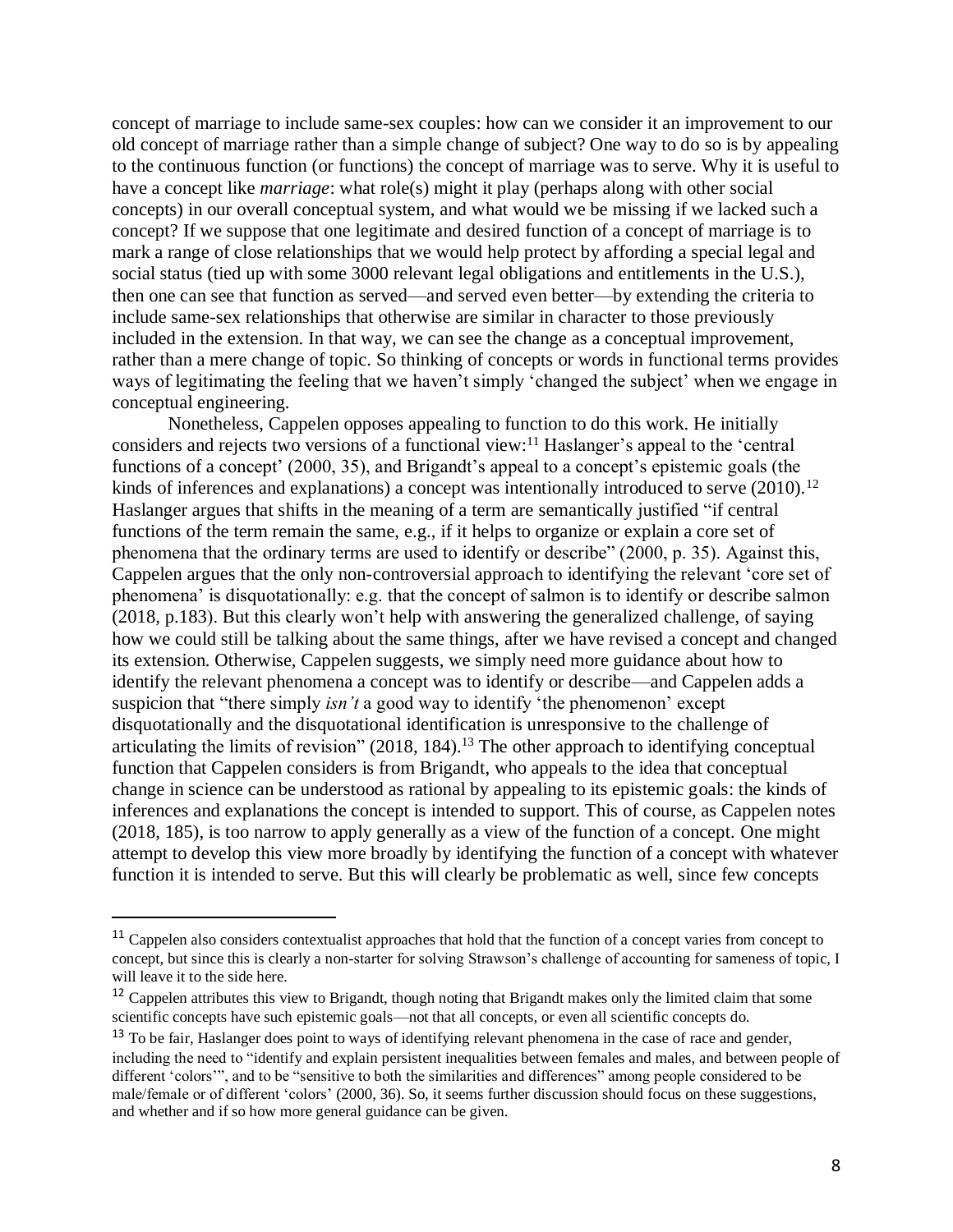are intentionally designed at all: any that are innate or that gradually evolve in a community rather than being explicitly designed and introduced for a purpose will not be intentionally designed to serve any function.

This needn't be a worry, however, for those inclined to appeal to function in laying out a method for conceptual ethics. We need only attend to the recent philosophical work on function to see that there are more plausible options available, which don't identify function with intended function, and aren't left with a mere disquotational story about the function of words or concepts. There have been two large trends in understanding the notion of function in post-Darwinian biology: in terms of evolutionary/selection history (a historical story about what the ancestors of such things did that accounts for their reproduction and survival) ('proper function'), and in terms of a thing's current capacities/dispositions, with particular attention paid to the role such things play in the overall system in which it is embedded (what Beth Preston calls 'system function') (Preston 1998, 221). In neither case do we need to identify function with what anyone intends the function to be.

The notion of proper function has been most famously developed by Ruth Millikan, who is not concerned merely with biological functions, but rather explicitly aims to identify functions of 'language devices' that are "not found either by averaging over idiolects or by examining speaker intentions" (1984, 4). On Millikan's view (roughly), a member of a 'reproductively established family' has as its proper function whatever its ancestors did that contributed to the reproductive success of the family, which contributes to explaining the existence of that member (1984, 28). Millikan explicitly applies the view to cultural products, including language, as much as to biological entities such as hearts and lungs. Meaningful linguistic devices, on her view, are also members of "first-order reproductively established families" (1984, 29), and Millikan argues that "language devices must have direct proper functions at some level or levels. It must be because they correlate with functions that they proliferate" (1984, 31). This is clearly a view on which the (direct) proper function of a concept or term need not be identified with anyone's intentions or beliefs about what the function is, nor with actual dispositions of speakers to use the term in certain ways, or an average over the relevant ways in which, or purposes for which, it is used. It is thus a view that avoids Cappelen's objections.

The other dominant approach to function is to adopt a 'system function' view like that defended by Robert Cummins. On this model, the function of an item is whatever it *does* within the system as a whole—whatever its current capacities contribute to the capacities of the whole, so that we can give a compositional analysis "of the capacities of containing systems in terms of their component parts" (Preston 1998, 225). As Preston argues, these two notions of function as proper function and as system function—must not be conflated, but we also need not consider them rivals. Instead, we may need to recognize them as "equally important for a viable general theory of function"—whether we are concerned with the functions of biological entities or of artifacts (1998, 226). Typically new proper functions begin life as *system* functions: it is because these entities can do something for the system that they (and their later copies) tend to be kept around; that is why identifying what a range of vocabulary *can* do (its system function) can be a useful tool in determining its *proper* function.

Cappelen, however, also rejects the idea that we can usefully identify function in these ways. <sup>14</sup> He argues, first, that we can't identify the functions of vocabulary, considered as *words,*  by asking what it "enables us to do that we couldn't do (or couldn't do as effectively or

<sup>14</sup> What follows in this section responds to the published material in Cappelen (2018), which was criticizing material found earlier in an earlier draft of this paper.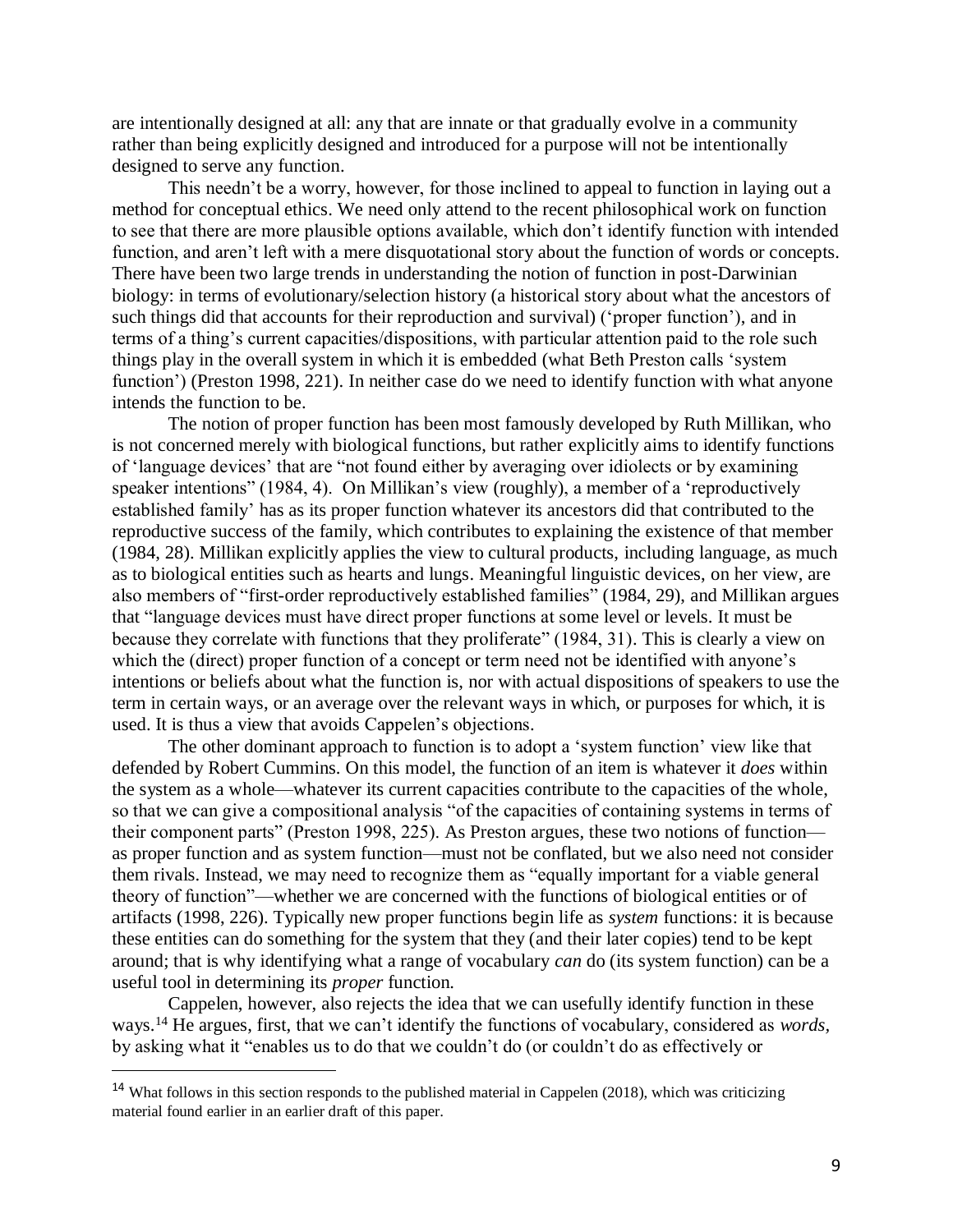efficiently) without it". For we could clearly do the same work by exchanging one symbol ('1') with another ('2') (2018, 187). But this misses the overall point. The point is to ask (e.g.) what *nominative number terms* (or ethical terms, or a truth predicate) do for us that we couldn't do, or couldn't do as effectively or efficiently without them. The question clearly isn't a matter of what this typographical shape type can do for us. Nor are functional analyses that identify what hearts or forks do for us, which might account for their being reproduced, undermined by imagining that the same work might be done by an artificial heart or a differently shaped piece of silverware. The relevant counterfactual asks us to evaluate what we couldn't do as effectively without hearts or forks, *holding other aspects of the background context in place—*not while we vary the background by providing a substitute to do the job. In any case, we can clearly avoid the above worry by rephrasing, asking: what a range of vocabulary "enables us to do that we couldn't do (or couldn't do as effectively or efficiently without it, *or an apt translation)".<sup>15</sup>*

While Cappelen expresses some willingness to accept that we can identify functions "by looking for what makes [terminologies] useful for us (and hence perpetuated in our culture)" (2018, 187), such functions, he suggests will be nothing more than disquotationally specified functions, such as "the reason 'salmon' is useful for us is that it can be used to talk about salmons (or denote salmons)" (2018, 187). For "beyond these disquotationally specified functions, there's variability" in how the terms are used in different speech acts (2018, 187).

But this response misses two important points. The first is a functional pluralist point, which (following Huw Price (2011)) I have emphasized elsewhere: that we shouldn't assume that all terms have as their function (or even among their central functions) to track or denote entities of a certain kind.<sup>16</sup> As I discuss in section 3 below, many of our most philosophically interesting terms (such as mathematical, moral and modal terms) may plausibly serve very different functions from this kind of denoting or tracking function that can be given disquotationally.

The second important point is that variability in how something is used does not entail that nothing informative can be said about its function. The parallel argument would never be accepted for holding that biological or artefactual entities can't be said to have functions, in a way that can be given substantively and informatively. What is the function of a dog's mouth? There are a great many things that can be, and have been, done with them—but that does not show that the mouths of dogs can't be said to have a biological proper function. The case is even clearer for artifacts: there are a great many things that can be, and have been, done with forks, or screwdrivers (they are exapted in all sorts of ways), but that does not show that forks or screwdrivers do not have proper functions (Preston 1998). For a proper function is not identified just by looking to anything that *can be* or *has been* done with the item in question. If we think of a language, and the terms in it, as human creations—as artifacts (abstract artifacts, in the sense I have elsewhere articulated (1999)), it is natural to think that linguistic items, too, may have proper functions, identifiable separately from the diverse uses to which they are put. I have elsewhere<sup>17</sup> distinguished the 'practical significance' or proper function of a range of vocabulary (the function it serves in our overall linguistic apparatus, which explains why it is useful to have vocabulary like that in place), from that of its use in different speech acts (what it is used to do

<sup>&</sup>lt;sup>15</sup> Another option is to speak in terms of concepts rather than words here. I aim to remain neutral here regarding which provides the best approach.

 $16$  The tracking or denoting function is what Price (2011) calls an 'e-representational function'.

<sup>17</sup> In my *Norms and Necessity* (in progress), following Michael Williams (2015), who uses slightly different terminology.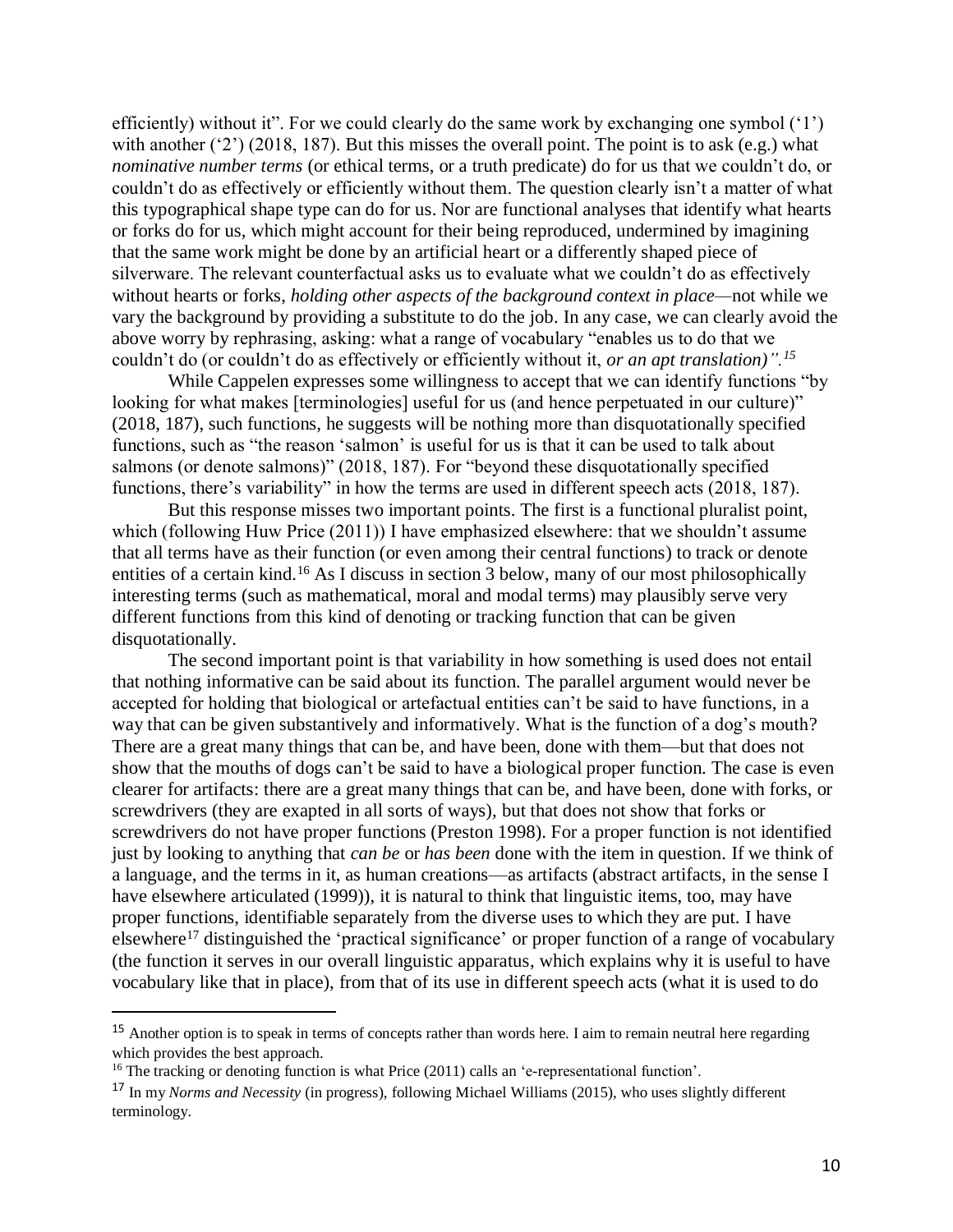on particular occasions). Even where uses vary, a more stable proper function or functions may be identified.

In any case, I want to leave open what view, precisely, of function should we adopt with respect to the functions of our terms (or ranges of vocabulary) or concepts. That is a major topic for discussion in its own right. A great deal of work remains to be done in determining how we should understand the notion of linguistic function most relevant to normative conceptual work, and how we can best discover the relevant functions of our concepts, terms, or ranges of vocabulary.

The central point for now is that we can legitimately maintain that our terms and concepts have functions, without thereby having to think of all functions as intentionally endowed, and without having to limit them to functions that can be understood disquotationally. I have tried to at least point towards some familiar ways of understanding 'function' that might help us do the job here. With that defense in place, we can return now to our story—and try to utilize this appeal to function as a way of sketching a pragmatic method for undertaking normative conceptual work.

# **3. A pragmatic method for normative conceptual work**

Here I aim to sketch the beginnings of a pragmatic approach to normative conceptual work—and to show that such approaches have every prospect of accounting for core intuitions about structure, and of avoiding accusations that such approaches must leave normative conceptual work arbitrary, subjective, or insusceptible to critique. The key, as I have already suggested, involves beginning from an appeal to function. As Strawson puts it, "The kinds of concept we employ are not independent of the kinds of purpose for which we employ them" (1963, 506).

While Carnap was interested in conceptual engineering, primarily in the sense of devising new, technical languages, most work in metaphysics (traditional and contemporary) does not involve devising new terms, but rather working with, and making normative choices regarding, common terms of our long-familiar vocabulary. Thus, if we think of metaphysics as engaged in conceptual negotiation regarding terms such as 'freedom', 'person', 'art', 'good', 'responsible', 'number', 'property', 'species', and the like, then we must acknowledge that these are terms that are *already* part of our shared vocabulary and conceptual scheme—not terms we do or can engineer on a blank slate. So how should we begin?

# **3.1 Reverse Engineering**

 $\overline{\phantom{a}}$ 

Revisionary work has been increasingly popular in metaphysics, sometimes including recommendations that we do away with certain ranges of vocabulary—often in order to 'avoid' 'problematic ontological commitments'. But before removing a piece of a car engine, lines in a software program, or an organ from the body, it is always a good idea to begin with reverse engineering: working out what the part does for the engine, program, or organism as a whole. Thus in real life conceptual engineering, as it is (to be) practiced in philosophy, we must often begin not with simple constructive conceptual engineering, but rather with 'reverse engineering'.<sup>18</sup>

In some cases, we may get important clues about the functions a range of vocabulary has served by engaging in conceptual genealogy—looking back to when and why the term was

<sup>18</sup> I am indebted to David Sanford for suggesting this point.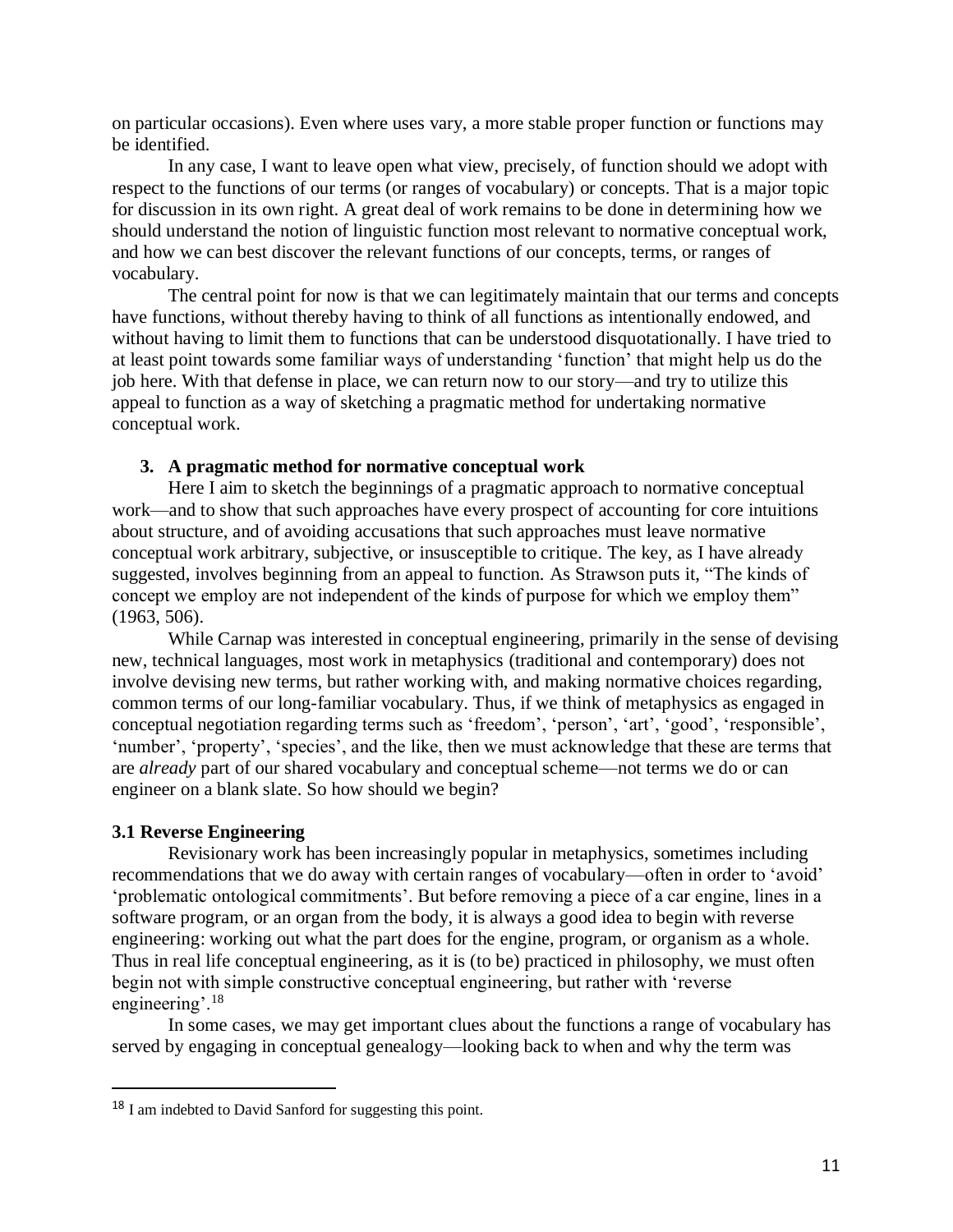introduced, how it has been used, and what functions it served in its original and later historical contexts.<sup>19</sup> As David Plunkett argues, "conceptual history can help us when we engage in conceptual ethics" (2016, 59). Understanding conceptual history can not only help us determine what functions those concepts have served, but also (Plunkett argues) might help in (re- )evaluating our purported justifications for using those concepts, help us in engaging in conceptual analysis, and thereby aid us in determining which concepts will be the most helpful for a given sort of inquiry.

But whether one aims to discover the function of a term or of other artifacts, such historical information is not always available, and gives only defeasible clues about how the relevant item *currently* functions. Even in those cases, however, one may engage in reverse engineering. But how is reverse conceptual engineering to be done? Consider how one approaches reverse-engineering a piece of software—say, a discovered piece of malware. One may have no access to historical information about how and why it came into being. Instead, one proceeds first by investigating what it does and can do, and thereby gains clues to determine what (system) function(s) it serves and how it serves them. So similarly, in engaging in conceptual engineering one may aim to engage in reverse engineering the concepts in question aiming to determine what they do or can do—why it is useful to have such (ranges of) concepts at our disposal, what we can do better with such a range of concepts than if we lacked it. For that identification of system function might provide an explanation of why ranges of vocabulary to express these concepts emerged and persisted—providing evidence of their proper function.

It is not hard to find philosophical analyses of functions that fit in these molds. Consider, e.g. Stephen Yablo's (2005) analysis of what we can do using mathematical discourse that we couldn't otherwise. On his analysis, introducing noun terms for numbers enables us to simplify our statements of laws in certain effective ways—so that we can state in finite form laws that otherwise would take an infinite series of infinitely long sentences. Or consider the expressivist's analysis of the point of moral discourse, as enabling us to express and coordinate our attitudes in ways that put pressure on certain forms of agreement that thereby enable us to better live together. Paul Horwich's (1999) view of the role that the truth predicate serves as a device of generalization can also be understood in this light. In each case, these analyses purport to identify something that this range of concepts *does* or (better) *enables us to do*, that we couldn't do (or couldn't do as effectively or efficiently) without it (or an apt translation). Analyses like these can serve as clues to proper function analyses: to why it would have been useful to have concepts like this, why terms that express them might have been perpetuated in our culture. Nonetheless, it is important to emphasize that saying that a concept has a function is not to say that it is overall beneficial, aids the general utility, or anything of the sort. Some concepts, or ranges of concepts, may serve a function not *for us,* but rather for *some:* perhaps for those in power, who have the power to keep them in use. Of course, this does not make terms different from other artifacts—say, weapons, poisons, fences, elitist school systems, gendered clubs which may serve functions for some, without being beneficial overall.

Engaging in conceptual genealogy and/or reverse engineering may yield various important results. On the one hand, we may find a useful function a range of vocabulary has served for us. For example, if Yablo is right about the useful functions of using nominative terms for numbers, and we have purposes that would be well served by being able to state scientific

 $19$  For an excellent overview of the role of conceptual genealogy in philosophy, see Dutilh Novaes (2015). For a general defense of the idea that conceptual history may play a useful role in undertaking work in conceptual ethics, see Plunkett (2016).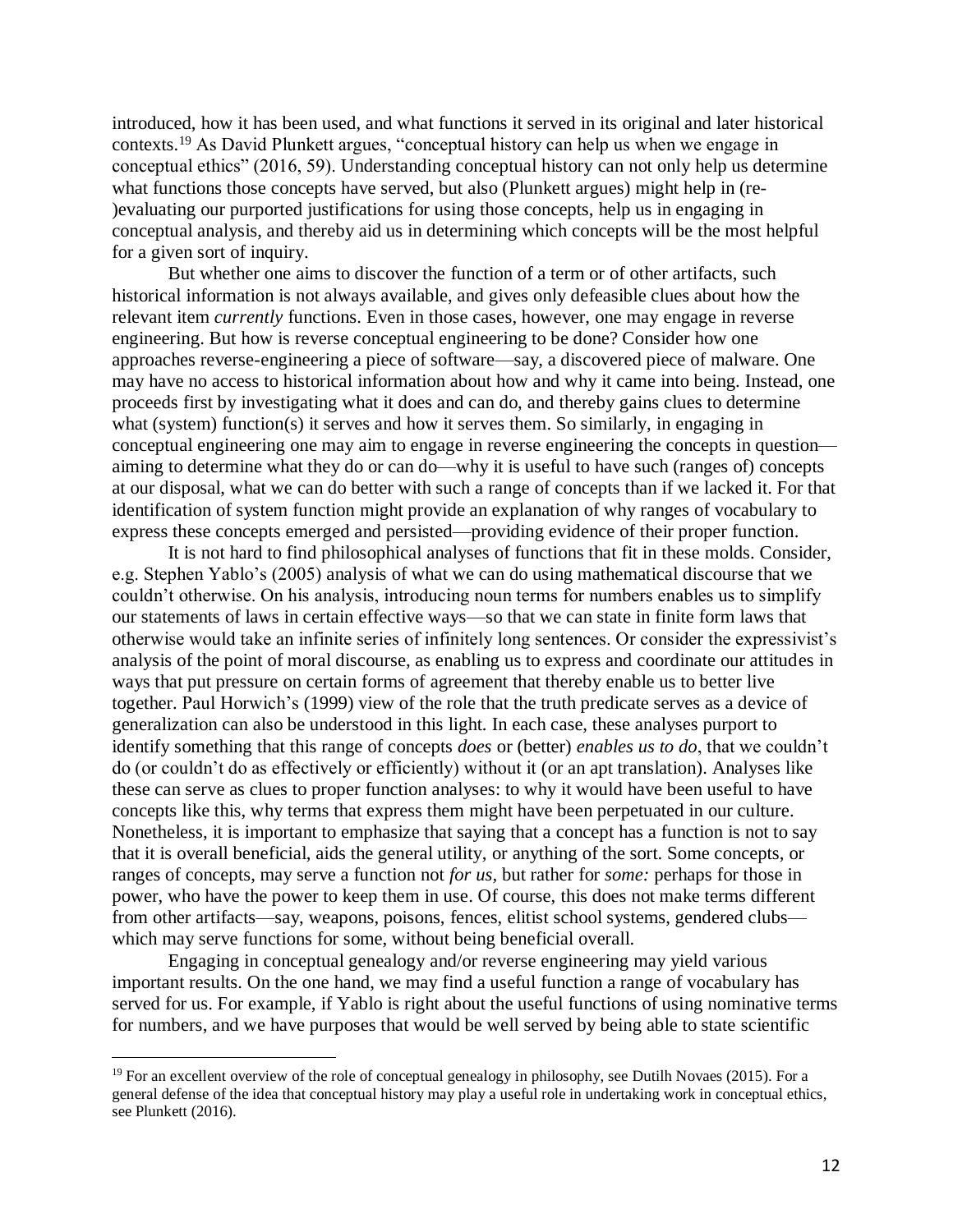laws of these sorts in finite form, then we should hesitate before we suggest doing away with the vocabulary and 'making do' with some replacement nominalist language on grounds of alleged 'ontological' concerns. (Similar points could be made about mentalistic vocabulary, property talk, truth talk, etc.). On the other hand, we may find that the terms have served an insidious function that we don't think should be served—I will come back to this when we return to discussing critique below.

### **3.2 The function to be served**

A second crucial step is to undertake work that is more explicitly in conceptual ethics: determining what functions (if any) these concepts *should* serve, and are *to serve* going forward, given the goals and purposes we have. In some cases, this may involve no change (supposing the original concept served a function or functions that were useful, and that we still desire to be served). In other cases, it may involve proposing changes. In the most radical cases, it may involve proposing that we drop or replace a range of concepts or terms entirely, if we find that they have no hope of serving their function (say, in the case of terms for failed scientific posits such as phlogiston or Vulcan), or if we find that they have served an insidious function that we want to abandon.<sup>20</sup> For example, one might argue for rejecting pejorative terms from our vocabulary on grounds of their serving functions of insult and exclusion, which (given our current and public purposes) we think should be dropped. In other cases, the second step may involve a proposed shift in function, while retaining the old terms. Sally Haslanger's work on race and gender concepts makes this move explicitly. While the old concepts may have served to give artificial pseudo-scientific legitimacy to discriminatory practices, Haslanger argues that concepts in this vicinity *should* be retained to serve a different function: serving as "effective tools in the fight against injustice" (2012, 226). For without race concepts, it is difficult to address questions about the consequences being African American, say, has on one's job opportunities, educational prospects, treatment by the police, and so on—and thus hard to identify, and aim to fight against, racism.

### **3.3 Engineering to serve the function**

 $\overline{\phantom{a}}$ 

Once we identify what function the relevant concepts are *to serve,* we can do far better at engaging in the third step, of constructive conceptual engineering. It is no good engineering a boat, or deciding which boats should be kept, modified, or replaced without a clear idea of whether the boat is to function in providing a fast and nimble escape from police boats, in transporting masses of heavy cargo across the wide oceans, or in undertaking exploration in the icy arctic. Some features would require repair for any boat—failure to float for example. So similarly some features of a concept would require repair regardless of purpose—such as its propensity to ensnare us in contradictions.<sup>21</sup> But no detailed evaluation can be made without an assessment of the functions that are to be served. Once a purpose (or multiple purposes) is/are identified, we can go on to use that in engaging in conceptual engineering—determining what

<sup>&</sup>lt;sup>20</sup> This also enables us to properly criticize other cases in which one might engage in conceptual negotiation with merely personal goals in mind—as with the case Burgess and Plunkett raise of Karl, a politician who (for purely personal gain of getting elected) employs traditional race and gender concepts rather than ones that would better serve social justice (2013, 1105-6).

<sup>&</sup>lt;sup>21</sup> However, Alexis Burgess' (2013) interesting arguments that we may, for example, have reasons to retain our concept of truth 'as is', even if its meaning is given by principles that classically entail a contradiction, should give us pause before assuming that even inconsistency always is sufficient to justify revising or replacing a concept.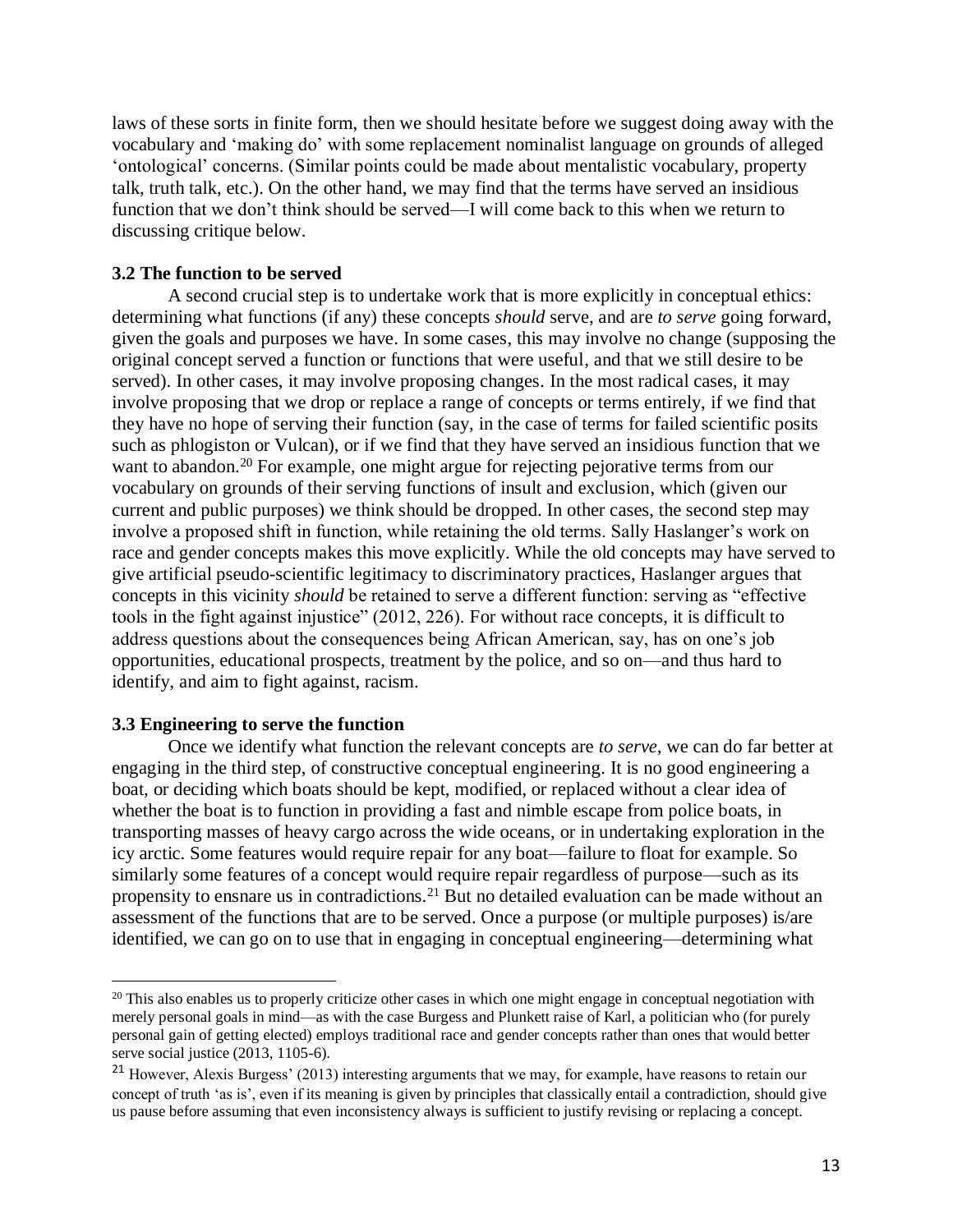sorts of rules or constraints would best (or better) enable it to fulfill its function(s), going forward.

# **4. A Defense of the Pragmatic Approach**

Bringing functions into account enables us to develop a pragmatic approach to conceptual ethics (taken broadly as including practical work in conceptual engineering) that clearly avoids the problems often thought to plague deflationary methods.

#### **4.1 We can respect core intuitions about structure**

First, it enables us to give due respect to the idea that the world is structured into natural kinds to which our concepts should be responsive, and to the idea that some concepts seem 'objectively' better than others. For it is plausible that some words serve something like a jointtracking function—and are best left serving that function. The prime candidates for these 'jointtracking' terms are the terms David Lewis and D. M. Armstrong began with in developing the joint-carving idea: predicates that aim to pick out 'natural' properties and relations. These are those that will figure in laws (Armstrong) and in our natural-scientific theories. Since these terms have the function of serving in explanatory and predictive scientific theories, which in turn aim to predict and explain, there are worldly constraints on what concepts we ought to adopt.

Given the relevant function and the constraints that come with it, it is easy to see why we do better to have in our chemical theory the current chemical concept of 'lithium' rather than a concept that would apply to lithium on earth, but not to the same chemical kind if found on Mars (cf. Sider 2011, 7). Geographic constraints in themselves are not helpful to chemical explanations and predictions, so the limited 'lithium' concept would not be as useful in a chemical theory. Similarly, it is easy to see, on these grounds, why the concepts of 'fish' and 'mammal' would be more useful than 'sea creature' and 'land creature' to serve the function of figuring in explanations and predictions in biology: more predictions of behavior, internal construction, disease susceptibility, reproduction, and so on will be facilitated by use of the former concepts than the latter concepts.<sup>22</sup>

I have respect for natural kind structure. I have a child with a nut allergy. It is a matter of life and death ('death in seven minutes', her allergist tells us) whether something is biologically a tree nut or is something *called* a 'nut'. It is a matter of life and death because it enables us to *predict* whether ingesting something will cause a life-threatening allergic reaction. It is not just a subjective matter whether 'tree nut' is a better concept than one that includes all and only things *called* 'nut' (including hazelnuts, peanuts, coconuts, nutmeg, and doughnuts (only the first of which is biologically a tree nut), and excluding cashews, pistachios, and almonds). That one concept but not the other is usefully and efficiently *predictive* in this way, which has life-ordeath consequences is all I need to be fully convinced that one set of concepts is objectively better. Moreover, the choice of concept of course has other useful consequences beyond predicting allergic reactions—consequences for its use in biological theory, farming, government regulations, etc. The important thing to note here is that there *is* a way to justify the claim that one concept is better than another, for worldly reasons, but that our choice of concepts is vindicated *empirically*, given our shared purposes—it does not require additional *metaphysical* vindication.

<sup>22</sup> On the other hand, as Sundell points out, where the concept of *fish* is employed with a different role in old seafaring contexts (aboard whaling ships, say), it is far less clear that the current biological concepts are better (2011, 14-15).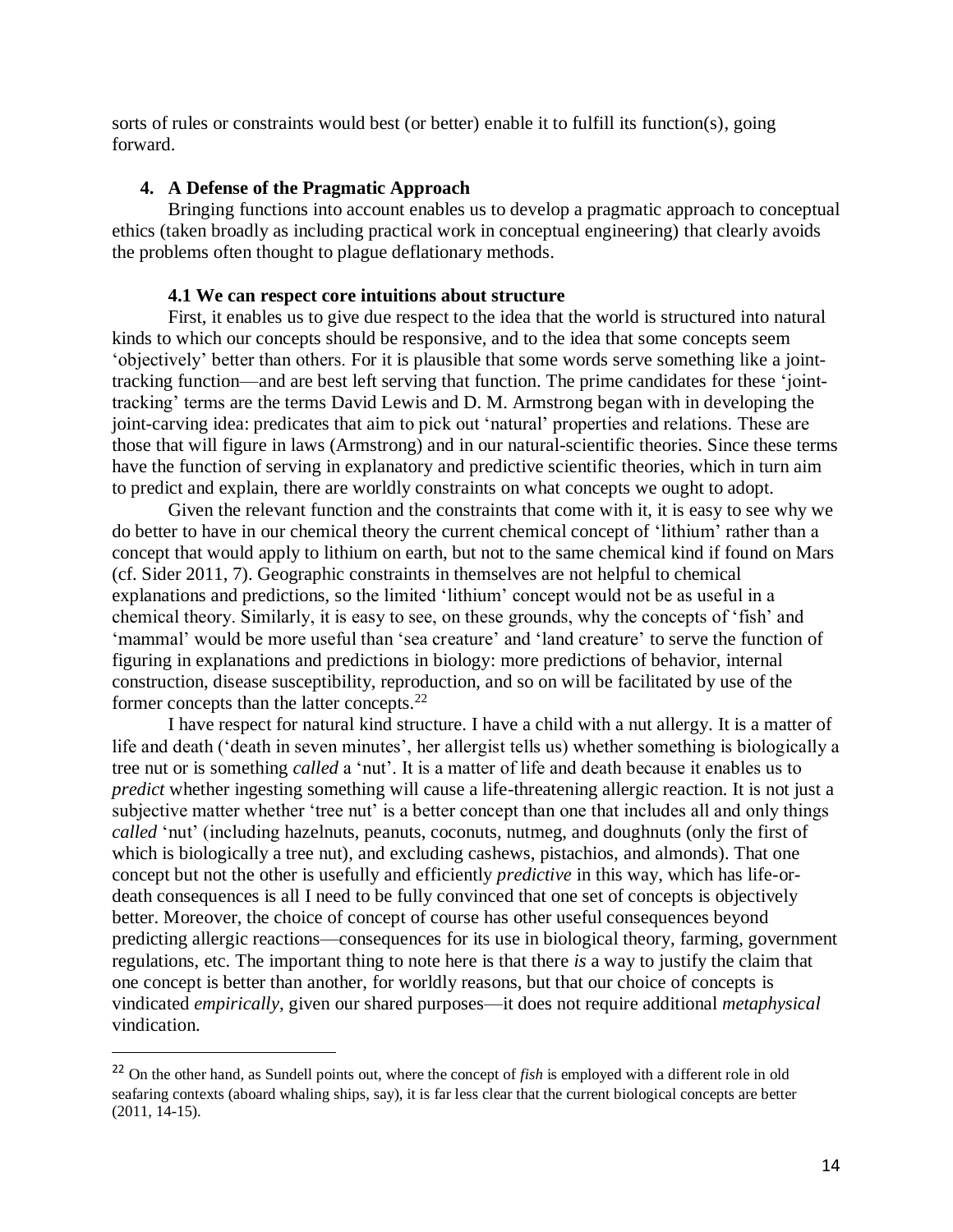The pragmatic approach to conceptual ethics can and does take into account all of these perfectly objective, worldly, empirically-driven reasons for choosing one set of concepts over another, *where these concepts are designed to figure in our explanatory and predictive theories*. And the advantages are not just in the simplicity of stating our biological theories, but also in the living of our lives, communication with others, safety, formulation of laws of state (as well as expression of laws of nature), etc. We can thus take into account our ordinary intuitions that some concepts are 'objectively better' than others, given a widely shared and generally unquestioned set of purposes: in this case, the purpose of designing theories that enable us to better predict and explain. In these cases, clearly our normative conceptual choices must also be world-responsive—in an empirical way. For when concepts (such as natural kind concepts) are designed to be useful in our empirical explanatory and predictive theories, we are thereby committed to being deferential to the world—letting experimental evidence help determine which *do* best serve in our predictions and explanations. Those concepts that function well in these explanatory and predictive roles will tend to be those we think of as 'carving at the joints' in the ordinary sense of marking those similarities and differences that are most relevant to our overall body of predictions and explanations, and so can preserve the everyday sense in which we think of the world as 'structured'.

Sider insists that "Joint-carving thought does not have merely instrumental value" (2011, 61) but rather is a constitutive aim of inquiry. But the instrumental value of employing concepts in our scientific theories that are particularly useful in predicting and explaining is sufficient to account for the ordinary intuitions about structure used to motivate the theory: that we ought to employ concepts like the purely chemical concept of water, the biological concept of mammal, and even the color concept of green (rather than grue). But it does so without positing extra metaphysical facts about 'structure', without invoking epistemic difficulties about how we could know such facts, or about why such metaphysical facts should be theory-guiding.<sup>23</sup> Once we can account for the worldliness and objectivity of criteria for conceptual choice in these cases, it's worth asking how very powerful are any remaining intuitions about 'real structure' that aren't accommodated in this way, and whether we need any further metaphysical vindication of our intuitions that some concepts are objectively better than others.

#### **4.2 Our choices are not arbitrary, and should be responsive to worldly matters**

However, we should not assume that all terms serve the same function: of tracking features of reality that enable us to better explain and predict.<sup>24</sup> Even in cases where this is not the function, however, we can preserve the idea that our conceptual choices are not merely arbitrary, and often must be responsive to worldly constraints.

As our examples above show, many of the functions attributed to philosophically interesting concepts, including mathematical concepts, moral concepts, modal concepts, the concept of truth, and so on, plausibly serve functions very different from those of natural kind terms. Where functions vary, the criteria for evaluating, retaining, rejecting or rejigging extant concepts will vary accordingly—in Timothy Sundell's terms, there will be different 'measures of appropriateness' (2011, 15). It won't *always* be an apt criticism of a concept to say that doesn't 'track the joints of reality' or serve in our best scientific theories, any more than it is always an

<sup>23</sup> On the last point, see Dasgupta (forthcoming).

<sup>&</sup>lt;sup>24</sup> Sundell accepts that 'metaphysical naturalness' serves as a norm governing the use of our scientific terms, but he too insists that "across a wide range of activities, speakers regulate their usage according to norms that are largely orthogonal to metaphysical naturalness" (2011, 10).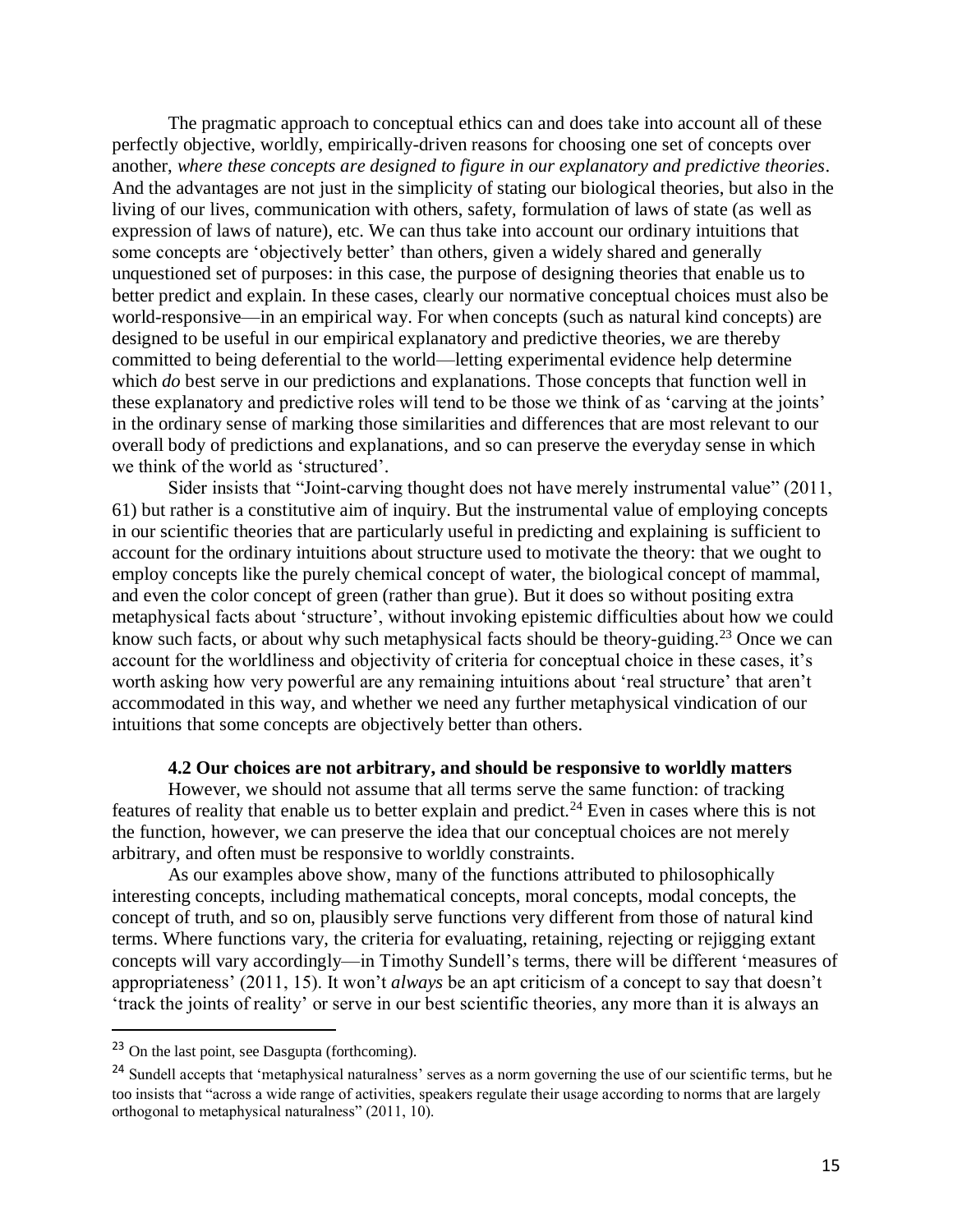apt criticism of a boat to say that it couldn't carry more than 1000 tons of cargo. For social and institutional terms like 'married', 'citizen', 'person' or 'voluntary', or philosophically interesting and contested terms like terms for the moral, modal, or mathematical, the proper criteria for evaluation might not be whether the terms or concepts serve well in building explanatory and predictive theories, but whether they properly serve other purposes we have—say, endowing certain close human relationships with legal protections, enabling us to assign legal and moral rights and responsibilities, enabling us to coordinate our plans and attitudes, or enabling us to simplify our expressions of laws.

Even where the function of a concept is not predictive/explanatory, however, the pragmatic approach can nonetheless allow that our choices in engineering the concept are not merely arbitrary or subjective. For such conceptual choices also must be responsive to worldly factors. Consider as an example the concept of death, as examined by Bernard Gert, Charles Culver, and K. Danner Clouser (2006). They argue that the concept of death serves a variety of functions, including to enable us to determine when medical care should cease, funeral preparations should begin, survivors' benefits put into effect, and so on. Yet (they argue), there is no precise joint in nature marked by the concept of death, but rather a continuum of changes that go on in the process. Choosing, precisifying or engineering the concept of death must be responsive to worldly matters. Certain empirical discoveries might place new pressure on our old vague concept of death. First, the old way of treating cessation of spontaneous breathing and circulation as a criterion for death comes into question with the availability of artificial ventilation, and puts pressure on finding new ways of identifying criteria for death. At the same time, the use of new and increasingly expensive medical technologies, and the critical need for organ transplantation to be done quickly, puts new pressure on determining the time of death more precisely than before, so that expensive treatments can be stopped, and organs harvested with greater chance of success for the recipient. These are empirical factors that put pressure on the old concept, and give reasons for at least precisifying the concept and altering the criteria typically used in applying it, so that it may continue to serve its functions. Where the function of a concept like 'death' involves, at least in part, enabling us to make decisions about when medical care should cease, and that medical care becomes increasingly costly or scarce, we may have a need to precisify the concept of death beyond the vaguer concept that served us well a hundred years ago (Gert et al 2006, 284). The pragmatic approach to normative conceptual work is certainly worldly in that, to do it well, one must be responsive to worldly constraints and new empirical situations. In conceptual engineering no less than civil engineering, the question of which design (of concept or bridge) will best fulfill the relevant function, given the requirements, does not leave room for a merely 'arbitrary' or power-driven answer, and must be addressed while being sensitive to a variety of worldly factors.<sup>25</sup>

This is not the only way, however, in which our conceptual engineering work is subject to constraints that make our choices non-arbitrary. Civil engineering projects must take into account not only the function to be served, but also the constraints of the site: what the relevant land and geography are like, what the constraints are on surrounding extant structures and

<sup>&</sup>lt;sup>25</sup> This is not to say, however, that there will always be a uniquely best answer. While there may be some bridge designs that are far better than others, there nonetheless may be two or more that do the work (of transversing the chasm, safely supporting the intended vehicles, and staying within budget) equally well. So similarly, in my view, we should allow the possibility that two or more different conceptual choices may (like different axiomatizations of geometry, or choices of different logical constants) serve equally well, without assuming there must be a 'worldly' fact to determine which of these 'carves at the metaphysical joints'.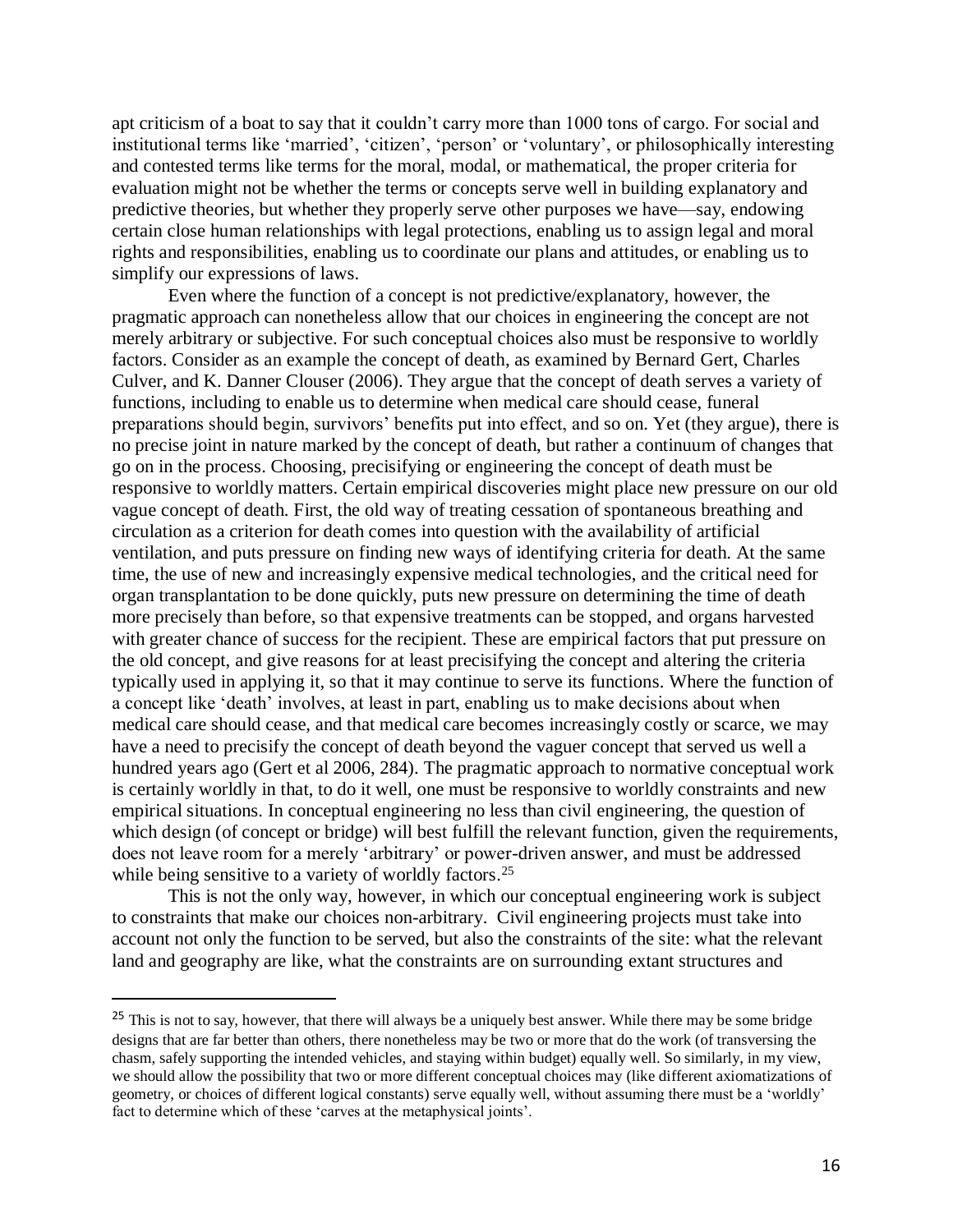geographic features, etc. Similarly, when we engage in conceptual engineering, we must engage in descriptive conceptual work so that we can analyze, assess, and go on to be mindful of the multiple inferential connections our concepts bear to other concepts and practices.<sup>26</sup> Gert *et al* again emphasize this point for the concept of death, appealing to the conceptual connections between death and a wide range of other social and personal (not merely medical) concepts as a way of criticizing the conceptual revisionism of certain medical doctors, who aimed to (re- )define death in such a way that they would be permitted to harvest organs sooner, when they would have a greater chance of success with transplantation. Such physicians, they argue, make the mistake of noticing only the connections between 'death' and other *medical* terms and practices, not the wider system of concepts and social practices in which 'death' plays a central role. Gert *et al* use this example as part of a generalized argument for conservatism in conceptual change: while new circumstances (such as new medical technologies in keeping patients alive using artificial respiration, and in enabling organ transplantation) may require new precisifications of terms like 'death', Gert *et al* argue:

When a term plays an important part in social and legal practices, as 'death' does, then the greater the change in the meaning of the term, the greater the likelihood that there will be significant social and legal problems. (2006, 284)

Given the dangers of introducing confusion, distrust, and other social and legal problems in changing a common term, they defend a strong principle of conservativism regarding meaning change:

It is almost impossible to describe a situation in which it is appropriate to redefine a term with widespread ordinary use in order to change any particular medical (or even social or legal) practice, in which that term plays a significant role. (2006, 285)

I think it is an under-appreciated point that conceptual engineering, no less than civil, does not take place in a vacuum, and that it is extremely important to note and be responsive to the inferential connections between the term in question (which we are considering revising or eliminating) and our other terms and broader practices.

Nonetheless, I think this is better taken as a caution than as an argument for a general principle of conservativeness in conceptual engineering. In civil engineering it may be a good but defeasible—principle in constructing your new bridge or building to interfere as little as possible with surrounding roads and structures. But when problems get bad enough, or there are overriding social or moral purposes at stake, there are times for a more complete clearing. So similarly, though 'marriage' is connected to a wide range of social practices, those who value equality and happiness had good reason to change the legal definition to not precisify but rather expand the applicability of the term to same-sex partnerships, just as those who do not endorse racism had reasons to bulldoze the whole network of race concepts such as 'octaroon', 'quadroon', and 'mulatto' that played an influential social and legal role in former slaveholding and colonial societies. (As Burgess and Plunkett note, one question in conceptual ethics is "whether we ought to be using a given concept *at all*" (2013a, 1095)).

<sup>&</sup>lt;sup>26</sup> I suspect that this is related to the point Eklund makes as he argues that one cannot 'selectively' engineer the quantifier (or, presumably, other concepts) (2015, 380).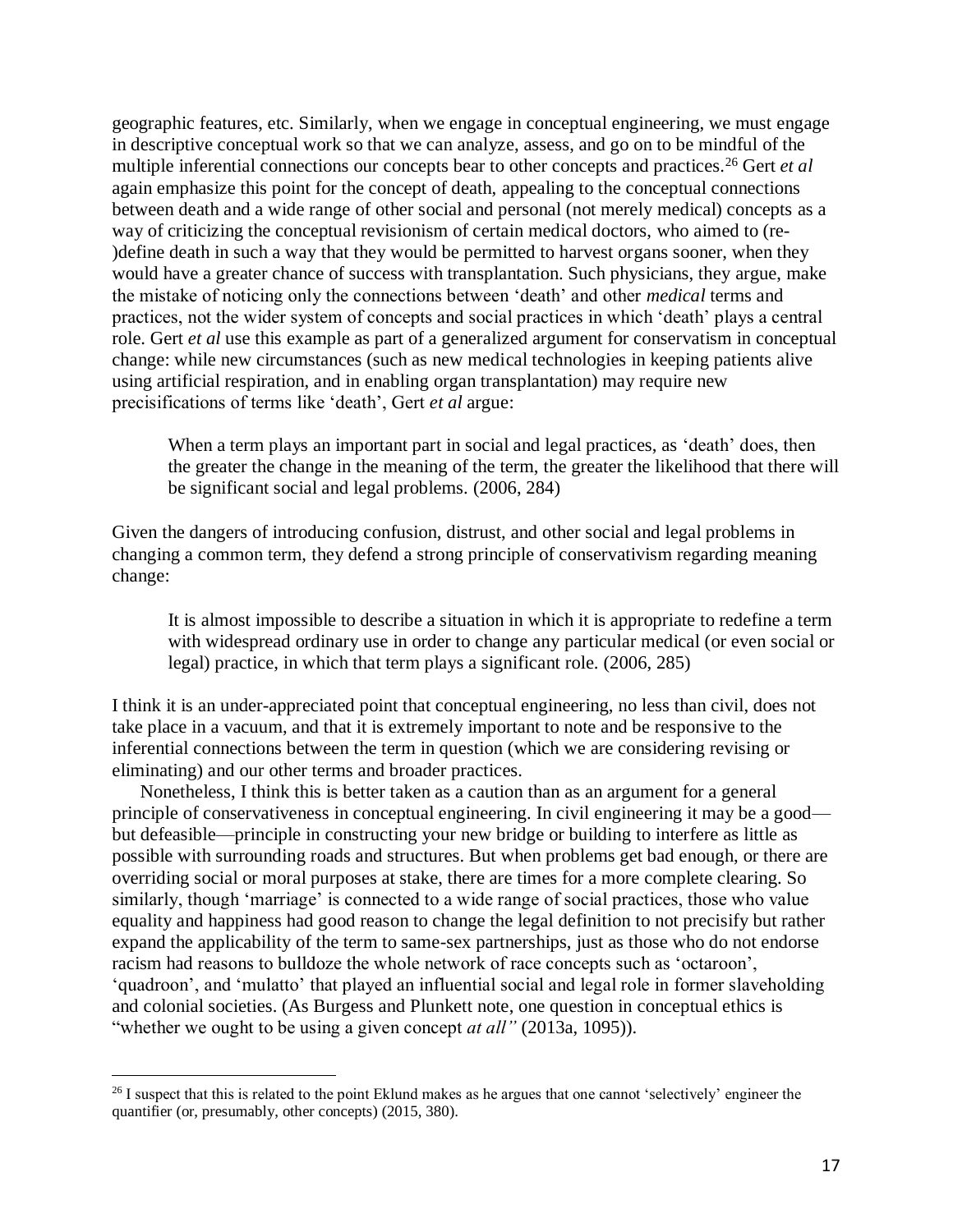### **4.3 We can leave room open for critique**

This brings us to the third point: respecting the thought that concepts may be subject to critique. The functionally-driven pragmatic approach to conceptual ethics makes it clear why (and under what conditions) conceptual critique may be in place. One way critique can be appropriate, on this model, is in showing that the function of certain concepts cannot be fulfilled. If, for example, the term 'Vulcan' had the function of tracking a certain heavenly body, supposed to explain eccentricities in Mercury's orbit, then later discoveries led us to see that no term could fulfill this function—and it was time for getting this term out of our astronomical theories.

Another appropriate role for critique (closer to Foucault's work) is to show that the ostensible function of a range of terms or concepts comes apart from what it *really* serves to do and has done. For example, if race terms that were ostensibly introduced as natural kind terms—to explain and predict—have failed in that function, and have served instead to lend pseudoscientific legitimacy to oppressive social practices, we have grounds to show that, whether our purposes were genuinely scientific or anti-racist (or both), they have gone wrong. Similarly if (as Foucault's work (2006) suggests) terms like 'madness' and 'mental illness' have served not so much to diagnose and treat as to give artificial pseudo-medical authority to practices of ostracism and exclusion, we have reason to reevaluate our attachment to and use of these concepts provided we presuppose shared interests in transparency, human well-being, and/or inclusiveness.

In other cases, we may have reason to engage in critique once we notice that the function certain terms serve is only for a privileged few. If concepts like Hochdeutsch or 'received' English have served to reinforce and to legitimate regional and class biases, which we now seek to undermine, we will have reason to unmask and rethink these concepts.<sup>27</sup> The same goes for the case above of eliminating terms such as 'octaroon' and 'quadroon', and revising the concept of marriage to meet the goals of building a fairer society.

Uncovering the functions of various ranges of vocabulary can thus pave the way to the sorts of critiques engaged in by Nietzsche and Foucault. Exposing how our terms function and for whom, where those functions can't be fulfilled or don't fit our current shared values and goals, may give us entirely non-arbitrary reason to reject or revise the concepts at hand.

#### **5. Conclusion**

 $\overline{\phantom{a}}$ 

Where have we come? I have aimed above to sketch a blueprint for how normative conceptual work can be done, on a pragmatic model. No doubt it requires a great deal of expansion and revision. But already here we can note some important features of the proposal.

The first is that there is every prospect of adopting a method for conceptual ethics that does not require appeal to specifically *metaphysical facts* for guidance. On this model, all that is required is both descriptive and normative conceptual work, and also empirical work. To do normative conceptual work (on our extant concepts) explicitly, we engage in reverse engineering to figure out, empirically, what function(s) the concepts *have served* and *do* serve (where these,

<sup>&</sup>lt;sup>27</sup> And note that to engage in this kind of critique and make it seem non-arbitrary to do way with such concepts, we need not rely on any form of moral realism—the critique may simply involve pointing out what the terms purport to do (what is the legitimation for having such terms), versus what they actually do, and leave it to readers to decide what, from a practical standpoint, we should do given that uncovering. But nor do we, as readers who share a certain outlook, think that—given the relevant uncovering—it would be simply arbitrary to do away with the critiqued concepts or revising them heavily. *Given the moral views we may be presupposed to share,* such moves will not be arbitrary at all.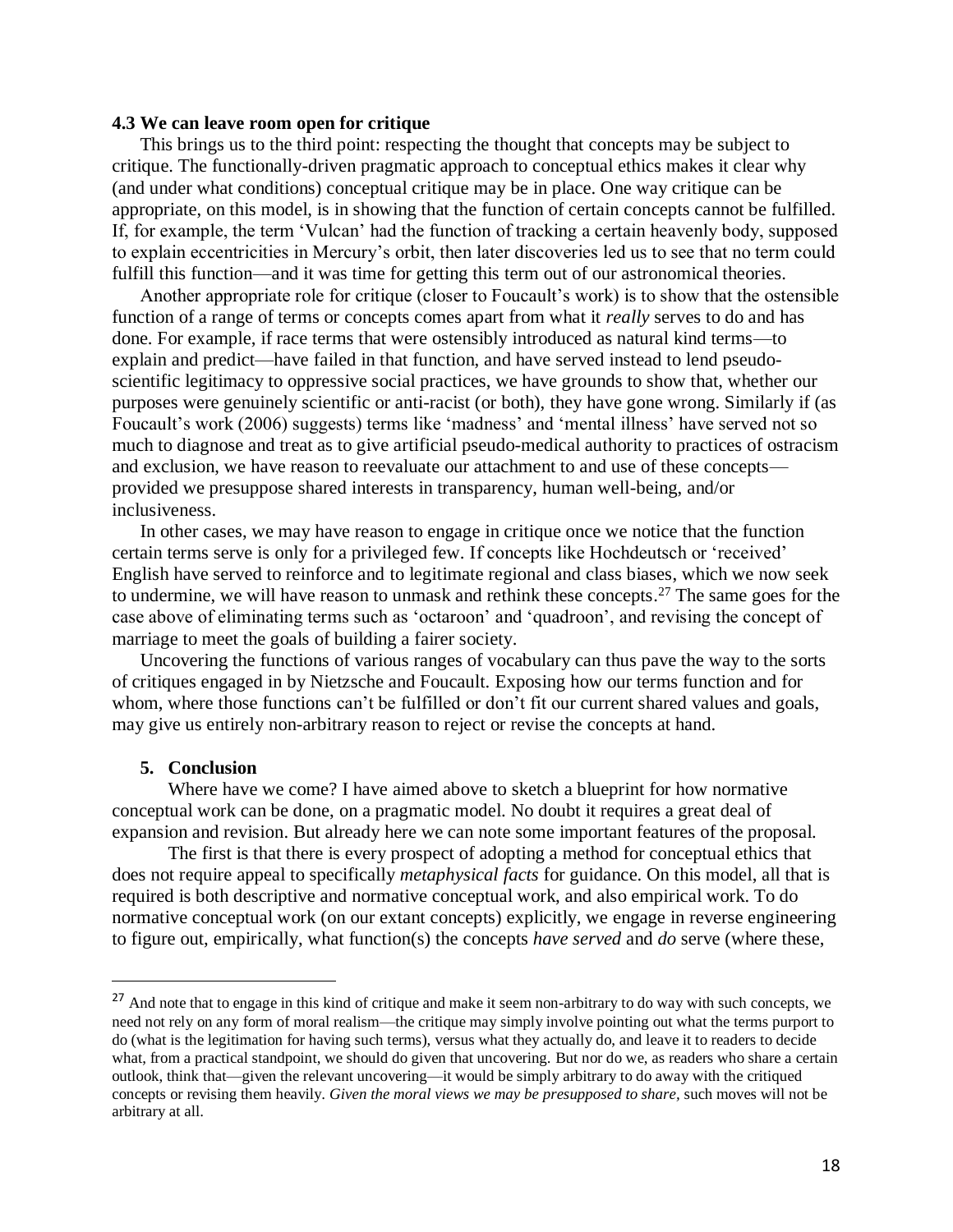of course, might differ), and do descriptive conceptual work in figuring out how they work and what the 'site constraints' are: how they are related to other concepts and practices. But we must also do work in conceptual ethics to determine what functions our concepts *are to* serve, going forward, given our shared purposes. Finally, we combine that with empirical work, in doing constructive conceptual engineering: determining whether (given worldly constraints) certain modifications or precisifications would better enable the term to fulfill its function. This gives us a non-mysterious pragmatic approach to conceptual ethics that may not only be defensible against objections, but even be preferable to metaphysical approaches to conceptual ethics. For the latter leave us with familiar epistemic mysteries about how the relevant guiding metaphysical facts may be discovered. Fully evaluating these problems and comparatively evaluating the two approaches requires a more extensive discussion elsewhere.<sup>28</sup> Nonetheless, there is at least *prima facie* reason to think that, by appealing to nothing more than empirical, conceptual, and normative work, the pragmatic approach may retain the epistemic high ground over metaphysical approaches to conceptual choice.<sup>29</sup>

Most importantly for present purposes, I hope to have shown that a pragmatic approach to conceptual ethics is a viable option for metaontological deflationists who still hope to make some sense of the difficulty, depth, and value of work that has often gone under the heading 'metaphysics'—as well as being a viable option for those who are (merely) deflationary *about a certain topic*. Like civil engineering, conceptual engineering is not a matter for discovery but for invention. But also like civil engineering, that does not mean that the choices we make are arbitrary, unconstrained, merely subject to our will, or 'subjective'. Which boat, or development of a concept, will work best *given our goals, purposes and situation* may often be an objective matter, once all constraints are in. Of course, this is not to suggest that there will always be a *uniquely best* solution to a problem in civil or conceptual engineering. But that is no embarrassment for the deflationist, who may recognize the value in developing a plurality of concepts to serve a plurality of functions, as well as the possibility that two or more concepts could (like different bridge designs) serve a function equally well.

The crucial point here is that, once we understand the approach better, we can easily see that the problems thought to plague the pragmatic approach are avoidable. If we can properly develop and understand an approach to normative conceptual work in this way, then even metaontological deflationists will be able to account for the intuitions that have motivated many

<sup>&</sup>lt;sup>28</sup> See my (2017) for a more thorough evaluation of the metaphysical approach to conceptual choice, and Dasgupta (forthcoming) for arguments against the idea that we can appeal to metaphysical naturalness to guide theory choice.

<sup>&</sup>lt;sup>29</sup> Some might be tempted to worry that any claim to the epistemic high ground is illusory, however. For determining what functions our concepts *should* serve (it might be argued) requires discovering *normative* facts, about what functions our concepts *ought to* have and whether we *ought to* revise them in various ways or reject them, and whether there are sufficient moral or political reasons to justify overriding the usual site constraints. But discovering such deep normative facts (it might be thought) involves epistemic barriers every bit as formidable as discovering metaphysical facts. This epistemic problem is avoidable, however, as long as there is some acceptable and non-mysterious approach to moral epistemology. Certain reductive naturalist approaches, for example, purport to render moral knowledge non-mysterious. Another approach, which goes naturally with the functional pluralism I have advocated above, is to adopt a form of non-descriptivism, e.g. seeing our moral statements as expressions of certain kinds of non-cognitive attitudes or plans (as in the work of Blackburn or Gibbard)—thereby eliminating the principled epistemic problem, and leaving us with difficult, but pedestrian, problems of coordinating our plans and attitudes and figuring out what to do. We needn't settle these contested issues here, but only note that as long as some non-mysterious approach to moral epistemology is both tenable and combinable with the deflationary metametaphysical approach, the latter can indeed retain the epistemic high ground, giving it a substantial advantage over the heavyweight metaphysical approach.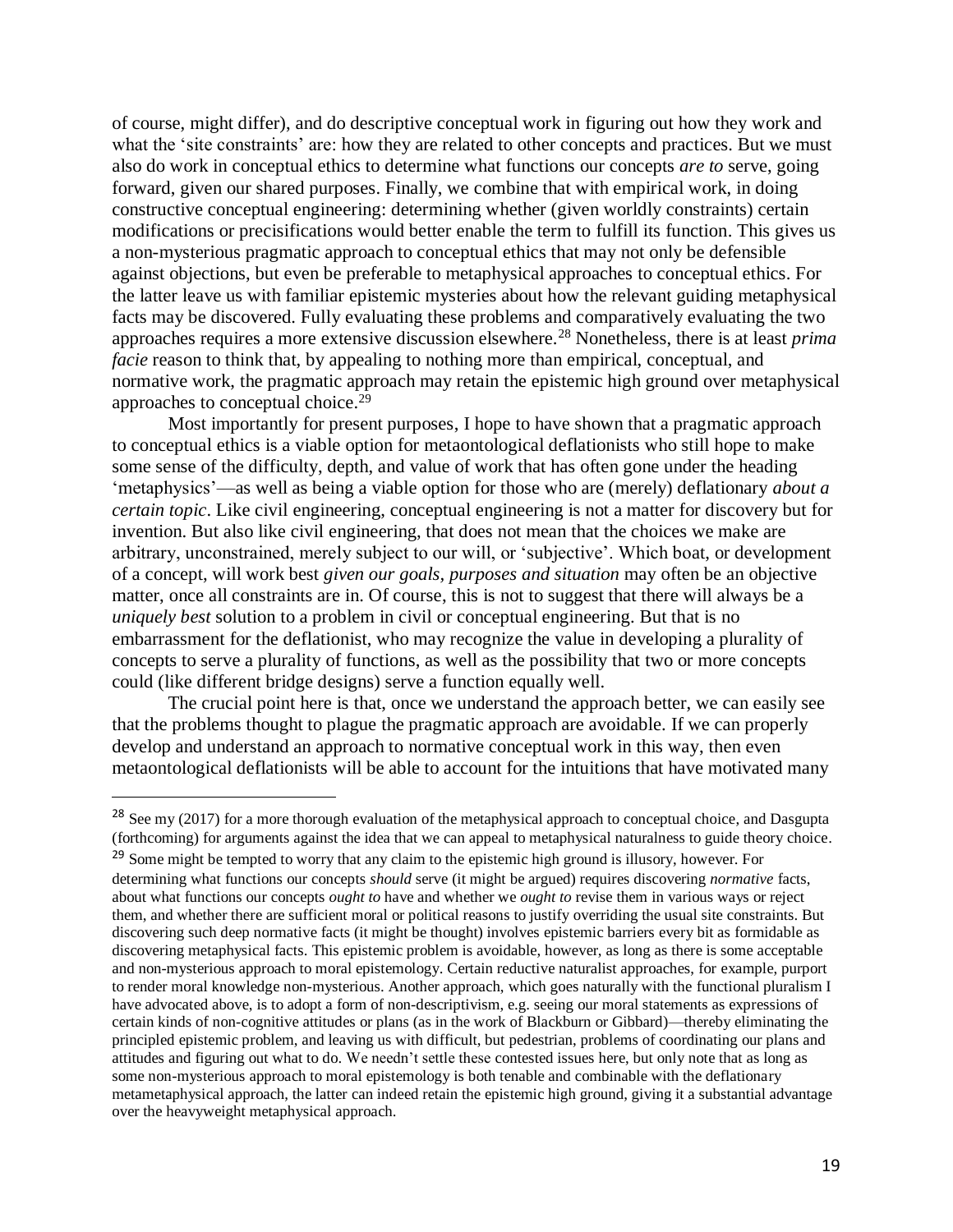to take a metaphysical approach to conceptual choice. Given the purposes we commonly assume in the background, we can account for the central intuitions that the world is 'structured' and that there are worldly constraints on conceptual choice, allow that our conceptual choices are nonarbitrary and that some are 'objectively better' than others, and leave room open for the critique of problematic concepts. Most importantly, even if we adopt the deflationary metametaphysical approach, and the pragmatic approach to conceptual choice that comes with it, we will have room to account for the difficulty, depth, and importance of work in metaphysics—and to do so without invoking epistemological mystery.<sup>30</sup>

# **Works Cited**

 $\overline{\phantom{a}}$ 

Appiah, Anthony Kwame (1992). *In my Father's House.* New York: Oxford University Press. Ayer, Alfred Jules (1946). *Language, Truth and Logic.* New York: Dover Publications. Bell, Clive (1914/1977). "Art as Significant Form: The Aesthetic Hypothesis", reprinted in

- George Dickie and R. J. Sclafani, eds. *Aesthetics: A Critical Anthology.* New York: St. Martin's press: 36-48
- Blackburn, Simon (1993). *Essays in Quasi-Realism.* New York: Oxford University Press.
- Blackburn, Simon (1999). *Think: A Compelling Introduction to Philosophy.* Cambridge: Cambridge University Press.
- Brandom, Robert (2013). "Global Anti-Representationalism?", in Huw Price, *Expressivism, Pragmatism and Representationalism.* Cambridge: Cambridge University Press.
- Brigandt, Ingo (2010). "The Epistemic Goal of a Concept: Accounting for the rationality of semantic change and variation". *Synthese* 177 (1): 19-40.
- Burgess, Alexis and David Plunkett (2013a). 'Conceptual Ethics I'. *Philosophy Compass* 8 (12): 1091-1101.
- Burgess, Alexis and David Plunkett (2013). 'Conceptual Ethics I and II'. *Philosophy Compass* 8 (12): 1091-1101 and 1102-1110.
- Burgess, Alexis (2013). "Keeping 'True': A Case Study in Conceptual Ethics". *Inquiry.* <http://dx.doi.org/10.1080/0020174X.2013.851866>
- Cappelen, Herman (2018). *Fixing Language: Conceptual Engineering and the Limits of Revision.*
- Dasgupta, Shamik (forthcoming). "Realism and the Absence of Value". *Philosophical Review.* Davies, David (2004). *Art as Performance.* Oxford: Blackwell.
- Dutilh Novaes, Catarina (2015). "Conceptual Genealogy for Analytic Philosophy" in J. Bell, A. Cutrofello, P. M. Livingston (eds.), *Beyond the Analytic-Continental Divide: Pluralist Philosophy in the Twenty-First Century.* London: Routledge: 75-108.
- Eklund, Matti (2015) 'Intuitions, Conceptual Engineering, and Conceptual Fixed Points', in Christopher Daly, ed. *Palgrave Handbook of Philosophical Methods,* London: Palgrave Macmillan: 363-85.

Foucault, Michel (2006). *A History of Madness*. London: Routledge.

<sup>&</sup>lt;sup>30</sup> I would like to thank David Plunkett and Ted Sider for helpful and insightful comments on an earlier version of this paper. I would also like to thank audiences at the 2016 Chapel Hill Colloquium, at Leeds, and at Rice for helpful discussion of prior versions of this paper.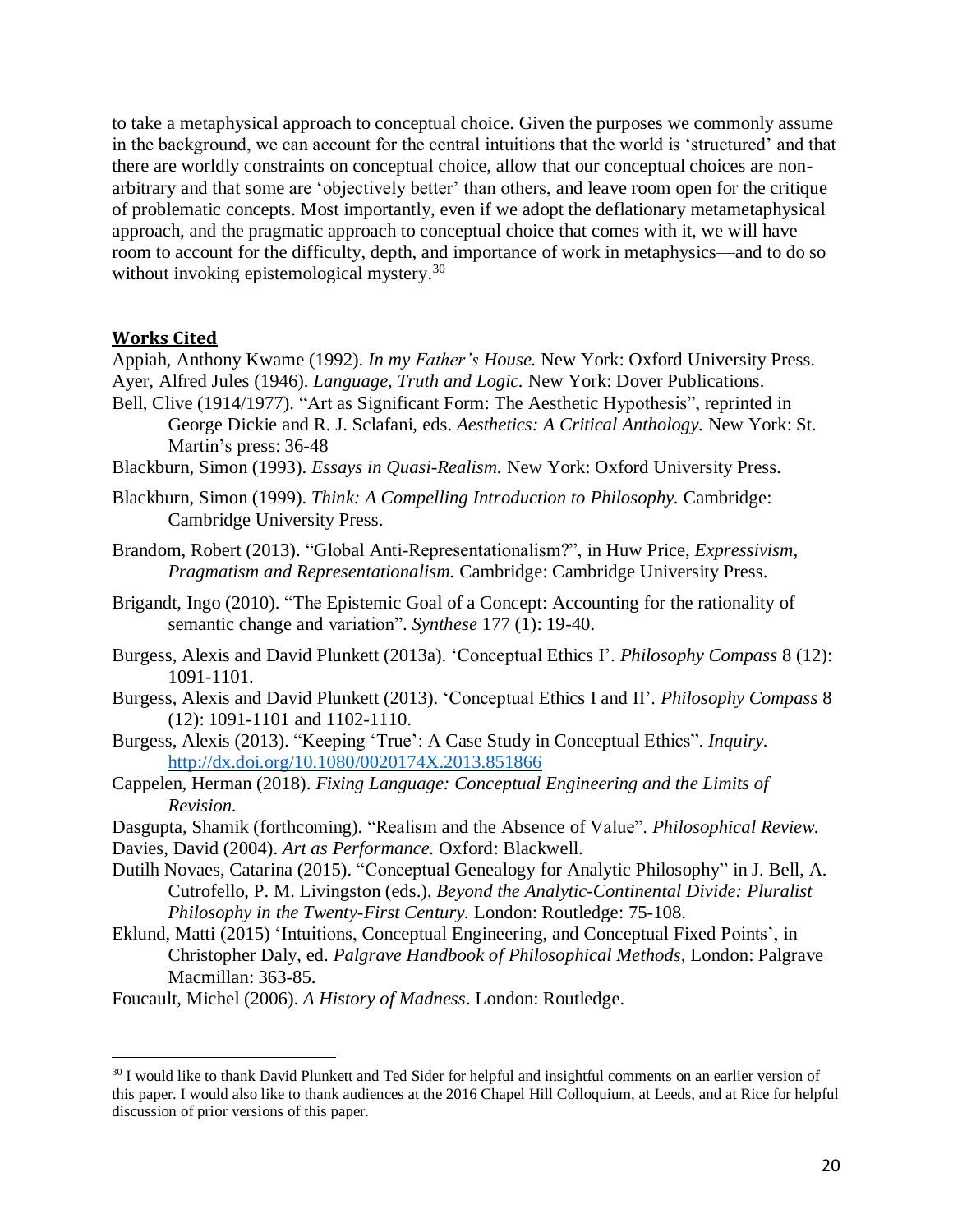- Gert, Bernard, Charles M. Culver, and K. Danner Clouser (2006). "Death", in *Bioethics: A Systematic Approach,* second edition. Oxford: Oxford University Press: 283-308.
- Haslanger, Sally (2000). "Gender and Race: (What) are they? (What) do we want them to be?", *Nous* 34 (1): 31-55.
- Haslanger, Sally (2012). *Resisting Reality.* Oxford: Oxford University Press.

Horwich, Paul (1999). *Truth.* Second edition. Oxford: Oxford University Press.

- Jackson, Frank (1998). *From Metaphysics to Ethics: A Defence of Conceptual Analysis.* Oxford: Oxford University Press.
- Locke, John (1690). *An Essay Concerning Human Understanding.* (Reprinted by William Collins and Sons, 1964).
- Ludlow, Peter (2006). "The Myth of Human Language". *Croatian Journal of Philosophy* Vol. 6, Issue 3: 385-400.
- Millikan, Ruth Garrett (1984). *Language, Thought and Other Biological Categories.* Cambridge, Massachusetts: MIT Press.
- Plunkett, David and Tim Sundell (2013). 'Disagreement and the Semantics of Normative and Evaluative Terms'. *Philosopher's Imprint* 13 (23): 1-37.
- Plunkett, David. (2015). "Which Concepts Should We Use? Metalinguistic Negotiations and The Methodology of Philosophy", *Inquiry*. Vol. 58, Nos. 7-8, 828-874. (2015)
- Plunkett, David (2016). "Conceptual History, Conceptual Ethics, and the Aims of Inquiry", *Ergo*  Vol. 3, No. 2: 27-64.
- Preston, Beth (1998). "Why is a Wing like a Spoon? A Pluralist Theory of Function". *The Journal of Philosophy* 95/5: 215-54.
- Price, Huw (2011). *Naturalism without Mirrors.* Oxford: Oxford University Press.
- Price, Huw (2013). *Expressivism, Pragmatism and Representationalism.* Cambridge: Cambridge University Press.
- Richard, Mark. (forthcoming). *Meanings as Species.*
- Ryle, Gilbert (1949). *The Concept of Mind.* Chicago: University of Chicago Press.
- Sider, Theodore (2011). *Writing the Book of the World.* Oxford: Oxford University Press.
- Strawson, Peter (1963). "Carnap's Views on Constructed Systems versus Natural Languages in Analytic Philosophy", in Paul Arthur Schilpp, ed. *The Philosophy of Rudolf Carnap,* Library of Living Philosophers, Volume XI: 503-518.
- Strawson, Peter (1992). *Analysis and Metaphysics: An Introduction to Philosophy.* Oxford: Oxford University Press.
- Sundell, Timothy (2011). "Disagreement, Error, and an Alternative to Reference Magnetism", *Australasian Journal of Philosophy*, DOI: 10.1080/00048402.2011.614266: pp. 1-17.
- Thomasson, Amie L. (2007c). "Conceptual Analysis in Phenomenology and Ordinary Language Philosophy", in Michael Beaney, ed. *The Analytic Turn: Analysis in Early Analytic Philosophy and Phenomenology*. London: Routledge.

Thomasson, Amie L. (2015). *Ontology Made Easy.* New York: Oxford University Press.

- Thomasson, Amie L. (2016a). 'Metaphysical Disputes and Metalinguistic Negotiation', in *Analytic Philosophy.*
- Thomasson, Amie L. (2016b). "What can we do, when we do metaphysics?" in Giuseppina D'Oro and Soren Overgaard, eds. *The Cambridge Companion to Philosophical Methodology.* Cambridge: Cambridge University Press.
- Thomasson, Amie L. (2017). "Metaphysics and Conceptual Negotiation". *Philosophical Issues*  27: 364-82.